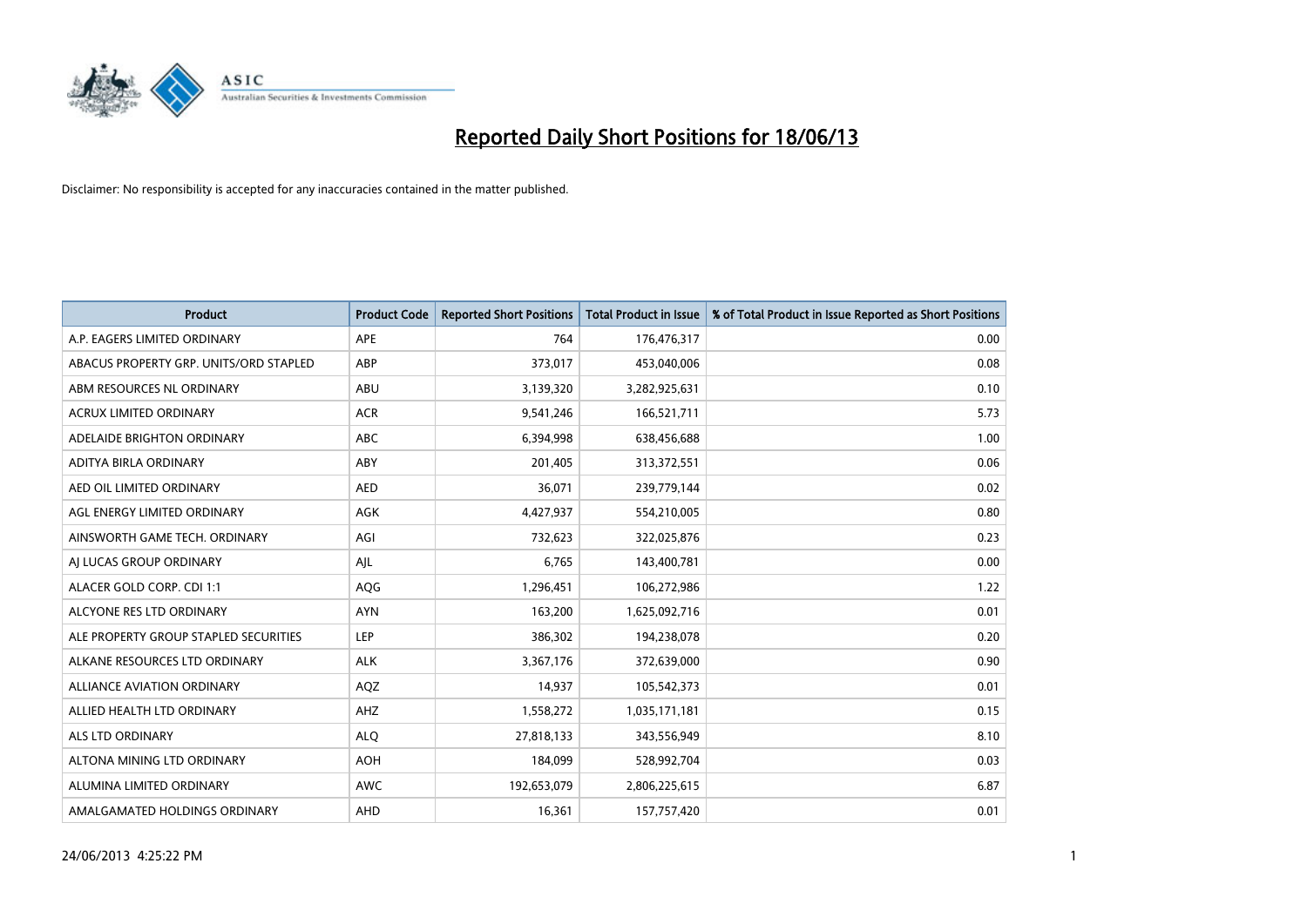

| <b>Product</b>                          | <b>Product Code</b> | <b>Reported Short Positions</b> | <b>Total Product in Issue</b> | % of Total Product in Issue Reported as Short Positions |
|-----------------------------------------|---------------------|---------------------------------|-------------------------------|---------------------------------------------------------|
| AMCOM TELECOMM, ORDINARY                | AMM                 | 550,776                         | 244,557,101                   | 0.23                                                    |
| AMCOR LIMITED ORDINARY                  | AMC                 | 4,248,018                       | 1,206,684,923                 | 0.35                                                    |
| AMP LIMITED ORDINARY                    | AMP                 | 13,570,192                      | 2,944,564,649                 | 0.46                                                    |
| AMPELLA MINING ORDINARY                 | AMX                 | 930,625                         | 248,000,493                   | 0.38                                                    |
| ANGLOGOLD ASHANTI CDI 5:1               | AGG                 | 1,000                           | 89,207,765                    | 0.00                                                    |
| ANSELL LIMITED ORDINARY                 | <b>ANN</b>          | 10,155,365                      | 130,617,963                   | 7.77                                                    |
| ANTARES ENERGY LTD ORDINARY             | AZZ                 | 447,417                         | 255,000,000                   | 0.18                                                    |
| ANZ BANKING GRP LTD ORDINARY            | ANZ                 | 16,904,247                      | 2,743,949,704                 | 0.62                                                    |
| APA GROUP STAPLED SECURITIES            | APA                 | 8,578,032                       | 835,750,807                   | 1.03                                                    |
| APN NEWS & MEDIA ORDINARY               | <b>APN</b>          | 18,078,291                      | 661,526,586                   | 2.73                                                    |
| AQUARIUS PLATINUM. ORDINARY             | AQP                 | 9,043,480                       | 486,851,336                   | 1.86                                                    |
| AQUILA RESOURCES ORDINARY               | <b>AQA</b>          | 13,856,595                      | 411,804,442                   | 3.36                                                    |
| ARAFURA RESOURCE LTD ORDINARY           | <b>ARU</b>          | 8,367                           | 441,270,644                   | 0.00                                                    |
| ARB CORPORATION ORDINARY                | ARP                 | 305,236                         | 72,481,302                    | 0.42                                                    |
| ARDENT LEISURE GROUP STAPLED SECURITIES | AAD                 | 1,855,236                       | 397,803,987                   | 0.47                                                    |
| ARENA REIT ORDINARY UNITS               | <b>ARF</b>          | 1,141,670                       | 206,342,963                   | 0.55                                                    |
| ARISTOCRAT LEISURE ORDINARY             | <b>ALL</b>          | 8,082,510                       | 551,418,047                   | 1.47                                                    |
| ARRIUM LTD ORDINARY                     | ARI                 | 15,573,208                      | 1,355,433,903                 | 1.15                                                    |
| ASCIANO LIMITED ORDINARY                | <b>AIO</b>          | 15,631,632                      | 975,385,664                   | 1.60                                                    |
| ASG GROUP LIMITED ORDINARY              | ASZ                 | 1,600,372                       | 206,720,839                   | 0.77                                                    |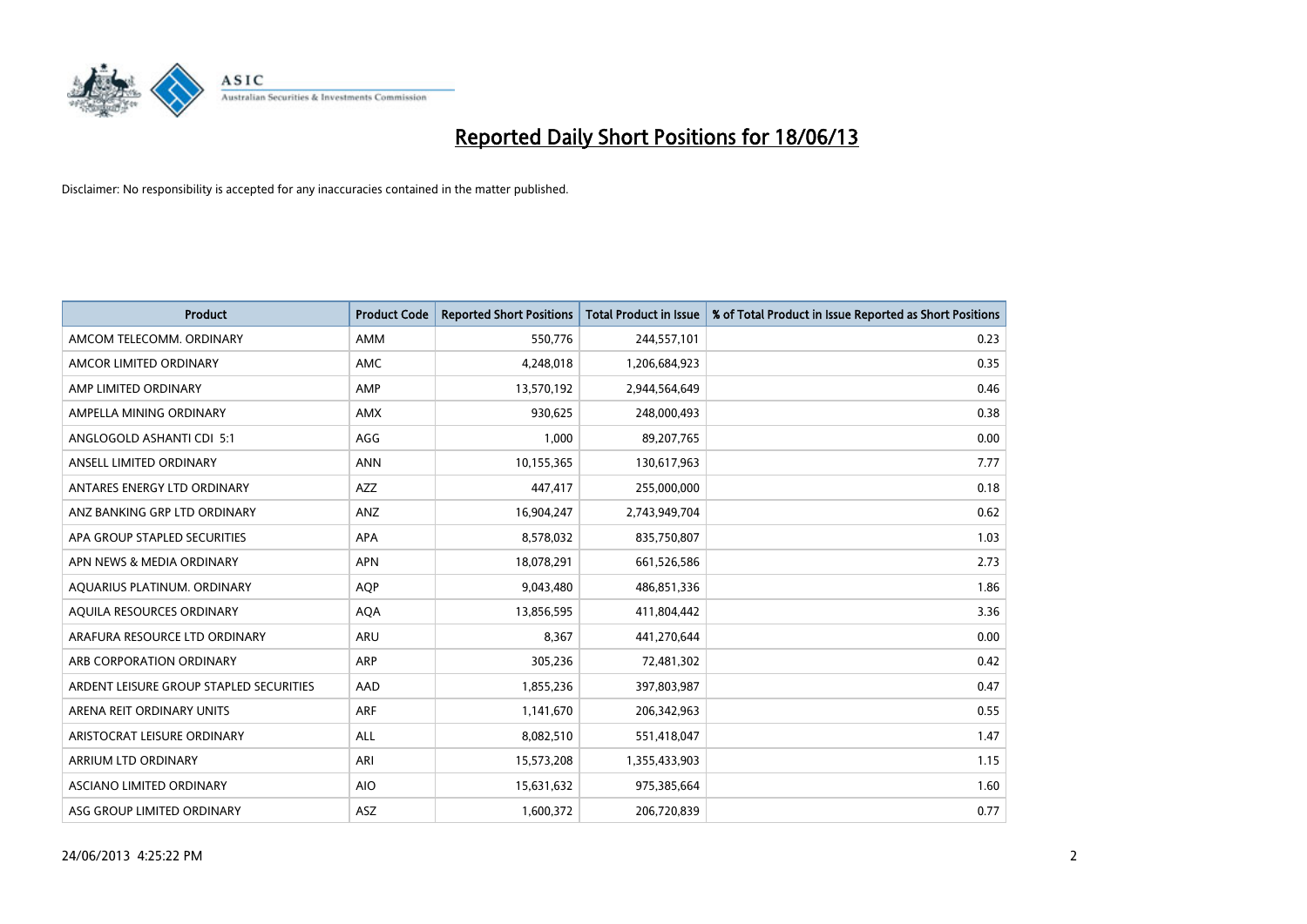

| <b>Product</b>                            | <b>Product Code</b> | <b>Reported Short Positions</b> | <b>Total Product in Issue</b> | % of Total Product in Issue Reported as Short Positions |
|-------------------------------------------|---------------------|---------------------------------|-------------------------------|---------------------------------------------------------|
| ASPEN GROUP ORD/UNITS STAPLED             | <b>APZ</b>          | 381,291                         | 1,192,665,422                 | 0.03                                                    |
| ASTRO JAP PROP GROUP STAPLED US PROHIBIT. | AJA                 | 120,602                         | 67,211,752                    | 0.18                                                    |
| ASX LIMITED ORDINARY                      | <b>ASX</b>          | 2,547,035                       | 175,136,729                   | 1.45                                                    |
| ASX LIMITED RTS28-JUN-13 FORUS            | <b>ASXR</b>         | 5,799                           | 18,435,445                    | 0.03                                                    |
| ATLAS IRON LIMITED ORDINARY               | <b>AGO</b>          | 44,241,257                      | 909,718,409                   | 4.86                                                    |
| AUCKLAND INTERNATION ORDINARY             | <b>AIA</b>          | 50,734                          | 1,322,564,489                 | 0.00                                                    |
| AURIZON HOLDINGS LTD ORDINARY             | AZJ                 | 9,096,189                       | 2,137,284,503                 | 0.43                                                    |
| AURORA OIL & GAS ORDINARY                 | <b>AUT</b>          | 5,045,044                       | 447,885,778                   | 1.13                                                    |
| AUSDRILL LIMITED ORDINARY                 | ASL                 | 9,978,536                       | 312,277,224                   | 3.20                                                    |
| AUSENCO LIMITED ORDINARY                  | AAX                 | 1,422,123                       | 123,527,574                   | 1.15                                                    |
| <b>AUSTAL LIMITED ORDINARY</b>            | ASB                 | 713,630                         | 346,007,639                   | 0.21                                                    |
| AUSTBROKERS HOLDINGS ORDINARY             | <b>AUB</b>          | 10,998                          | 58,148,980                    | 0.02                                                    |
| AUSTIN ENGINEERING ORDINARY               | ANG                 | 540,862                         | 73,164,403                    | 0.74                                                    |
| AUSTRALAND PROPERTY STAPLED SECURITY      | <b>ALZ</b>          | 1,467,959                       | 578,324,670                   | 0.25                                                    |
| AUSTRALIAN AGRICULT, ORDINARY             | AAC                 | 2,405,505                       | 313,113,358                   | 0.77                                                    |
| AUSTRALIAN EDUCATION UNITS                | <b>AEU</b>          | 10,000                          | 175,465,397                   | 0.01                                                    |
| AUSTRALIAN INFR LTD ORDINARY              | <b>AIX</b>          | 822,920                         | 620,733,944                   | 0.13                                                    |
| AUSTRALIAN LEADERS ORDINARY               | <b>ALF</b>          | 36,414                          | 163,938,508                   | 0.02                                                    |
| AUSTRALIAN PHARM, ORDINARY                | API                 | 232,261                         | 488,115,883                   | 0.05                                                    |
| AUTOMOTIVE HOLDINGS ORDINARY              | AHE                 | 223,032                         | 260,579,682                   | 0.09                                                    |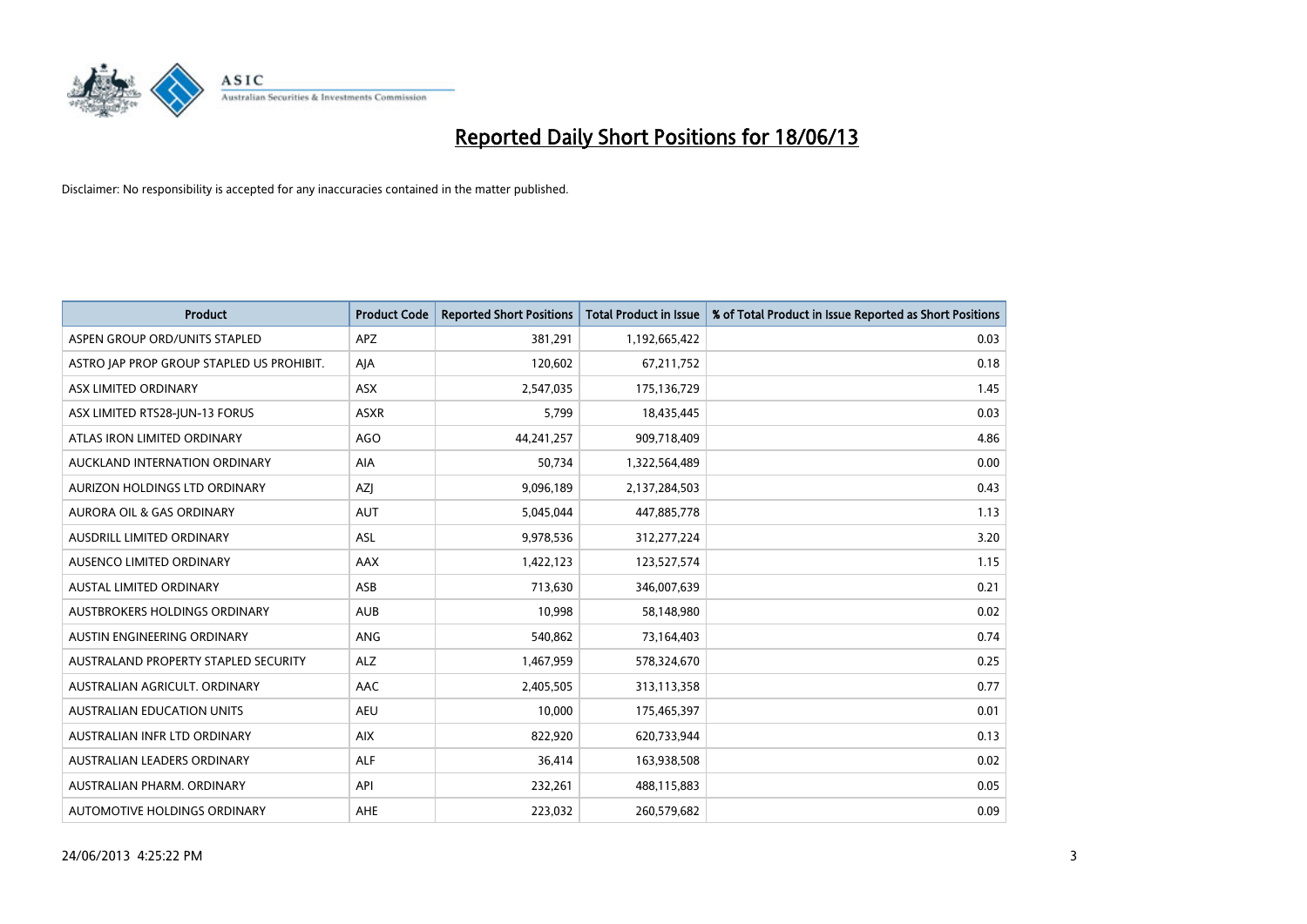

| <b>Product</b>                                | <b>Product Code</b> | <b>Reported Short Positions</b> | <b>Total Product in Issue</b> | % of Total Product in Issue Reported as Short Positions |
|-----------------------------------------------|---------------------|---------------------------------|-------------------------------|---------------------------------------------------------|
| AVIENNINGS LIMITED ORDINARY                   | <b>AVJ</b>          | 2,191,391                       | 384,423,851                   | 0.57                                                    |
| AWE LIMITED ORDINARY                          | <b>AWE</b>          | 5,952,898                       | 522,116,985                   | 1.14                                                    |
| AZUMAH RESOURCES ORDINARY                     | <b>AZM</b>          | 1                               | 334,064,096                   | 0.00                                                    |
| <b>BANDANNA ENERGY ORDINARY</b>               | <b>BND</b>          | 24,480,059                      | 528,481,199                   | 4.63                                                    |
| BANK OF QUEENSLAND. ORDINARY                  | <b>BOQ</b>          | 4,979,630                       | 318,192,231                   | 1.56                                                    |
| <b>BASE RES LIMITED ORDINARY</b>              | <b>BSE</b>          | 4,009,647                       | 561,840,029                   | 0.71                                                    |
| BATHURST RESOURCES ORDINARY                   | <b>BTU</b>          | 37,264,343                      | 697,247,997                   | 5.34                                                    |
| <b>BC IRON LIMITED ORDINARY</b>               | <b>BCI</b>          | 558,875                         | 123,279,384                   | 0.45                                                    |
| BEACH ENERGY LIMITED ORDINARY                 | <b>BPT</b>          | 17,422,024                      | 1,268,647,188                 | 1.37                                                    |
| BEADELL RESOURCE LTD ORDINARY                 | <b>BDR</b>          | 40,713,266                      | 786,477,280                   | 5.18                                                    |
| BEGA CHEESE LTD ORDINARY                      | <b>BGA</b>          | 14,367                          | 151,866,050                   | 0.01                                                    |
| BENDIGO AND ADELAIDE CONV PREF SHARE          | <b>BENPD</b>        | 2,278                           | 2,688,703                     | 0.08                                                    |
| BENDIGO AND ADELAIDE ORDINARY                 | <b>BEN</b>          | 13,956,958                      | 407,185,500                   | 3.43                                                    |
| BERKELEY RESOURCES ORDINARY                   | <b>BKY</b>          | 284,761                         | 179,393,323                   | 0.16                                                    |
| <b>BHP BILLITON LIMITED ORDINARY</b>          | <b>BHP</b>          | 12,258,580                      | 3,211,691,105                 | 0.38                                                    |
| <b>BILLABONG ORDINARY</b>                     | <b>BBG</b>          | 6,760,787                       | 478,944,292                   | 1.41                                                    |
| BLACKMORES LIMITED ORDINARY                   | <b>BKL</b>          | 3,683                           | 16,972,069                    | 0.02                                                    |
| <b>BLACKTHORN RESOURCES ORD US PROHIBITED</b> | <b>BTR</b>          | 444,858                         | 164,285,950                   | 0.27                                                    |
| <b>BLUESCOPE STEEL LTD ORDINARY</b>           | <b>BSL</b>          | 7,602,715                       | 558,243,305                   | 1.36                                                    |
| <b>BOART LONGYEAR ORDINARY</b>                | <b>BLY</b>          | 38,871,080                      | 461,163,412                   | 8.43                                                    |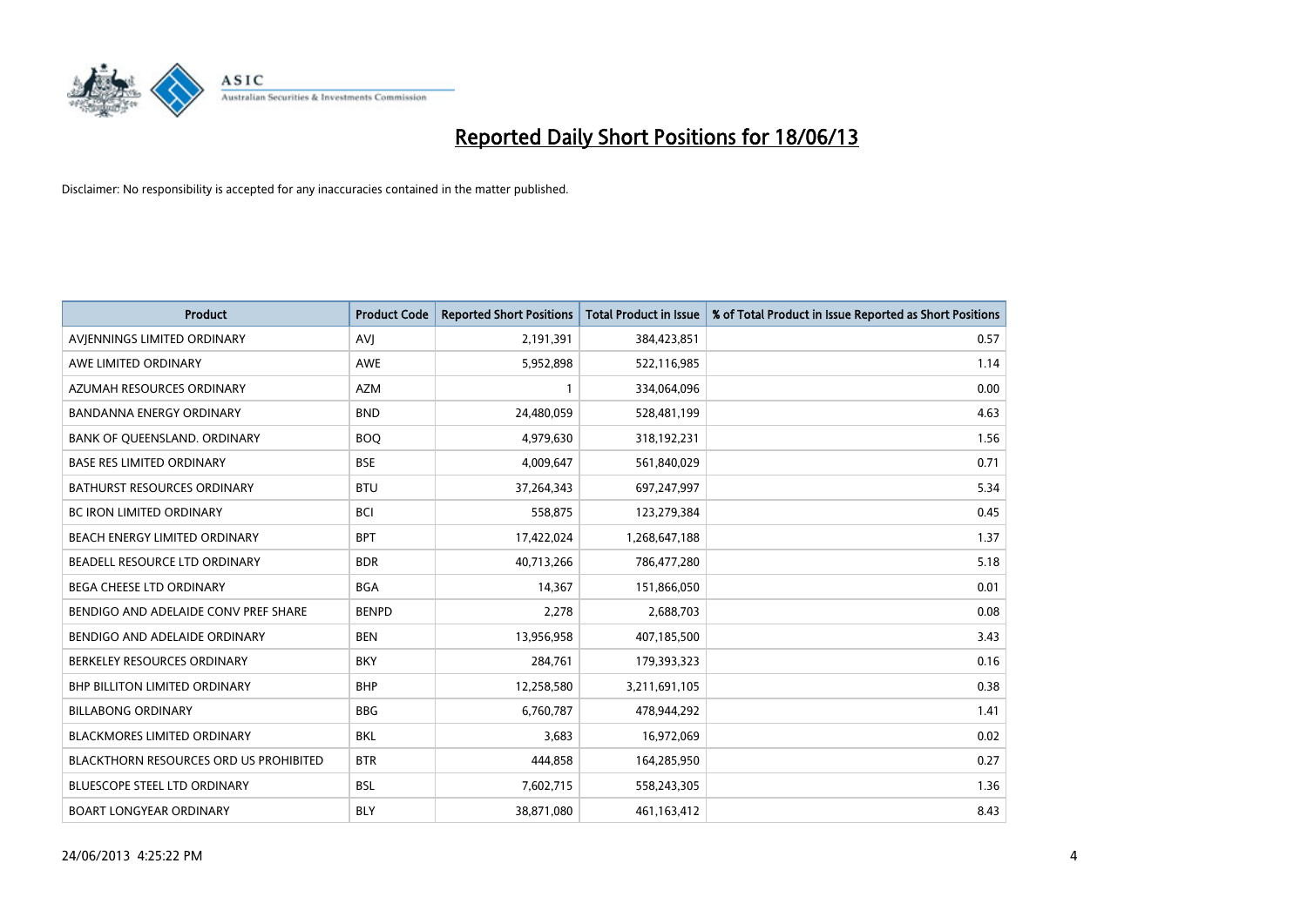

| <b>Product</b>                      | <b>Product Code</b> | <b>Reported Short Positions</b> | <b>Total Product in Issue</b> | % of Total Product in Issue Reported as Short Positions |
|-------------------------------------|---------------------|---------------------------------|-------------------------------|---------------------------------------------------------|
| <b>BORAL LIMITED, ORDINARY</b>      | <b>BLD</b>          | 43,782,689                      | 774,000,641                   | 5.66                                                    |
| <b>BRADKEN LIMITED ORDINARY</b>     | <b>BKN</b>          | 9,690,541                       | 169,240,662                   | 5.73                                                    |
| <b>BRAMBLES LIMITED ORDINARY</b>    | <b>BXB</b>          | 3,640,920                       | 1,557,351,951                 | 0.23                                                    |
| BREVILLE GROUP LTD ORDINARY         | <b>BRG</b>          | 4,315,611                       | 130,095,322                   | 3.32                                                    |
| <b>BRICKWORKS LIMITED ORDINARY</b>  | <b>BKW</b>          | 7,198                           | 147,818,132                   | 0.00                                                    |
| <b>BROCKMAN MINING LTD ORDINARY</b> | <b>BCK</b>          | 90,995                          | 7,894,482,131                 | 0.00                                                    |
| BT INVESTMENT MNGMNT ORDINARY       | <b>BTT</b>          | 16,731                          | 274,214,460                   | 0.01                                                    |
| BUCCANEER ENERGY LTD ORDINARY       | <b>BCC</b>          | 500,000                         | 1,545,852,999                 | 0.03                                                    |
| <b>BURU ENERGY ORDINARY</b>         | <b>BRU</b>          | 17,782,718                      | 274,036,429                   | 6.49                                                    |
| <b>BWP TRUST ORDINARY UNITS</b>     | <b>BWP</b>          | 4,153,553                       | 537,753,954                   | 0.77                                                    |
| CABCHARGE AUSTRALIA ORDINARY        | CAB                 | 10,508,096                      | 120,430,683                   | 8.73                                                    |
| <b>CALTEX AUSTRALIA ORDINARY</b>    | <b>CTX</b>          | 2,999,507                       | 270,000,000                   | 1.11                                                    |
| CAPE LAMBERT RES LTD ORDINARY       | <b>CFE</b>          | 63,832                          | 681,741,942                   | 0.01                                                    |
| CARABELLA RES LTD ORDINARY          | <b>CLR</b>          | 100,000                         | 152,361,547                   | 0.07                                                    |
| <b>CARBON ENERGY ORDINARY</b>       | <b>CNX</b>          | 4,533                           | 786,889,705                   | 0.00                                                    |
| CARDNO LIMITED ORDINARY             | CDD                 | 9,405,365                       | 143,726,327                   | 6.54                                                    |
| CARNARVON PETROLEUM ORDINARY        | <b>CVN</b>          | 39,246                          | 934,109,501                   | 0.00                                                    |
| CARSALES.COM LTD ORDINARY           | <b>CRZ</b>          | 2,315,459                       | 236,171,964                   | 0.98                                                    |
| <b>CASH CONVERTERS ORDINARY</b>     | CCV                 | 1,918,977                       | 423,861,025                   | 0.45                                                    |
| CEDAR WOODS PROP. ORDINARY          | <b>CWP</b>          | 14,347                          | 73,359,551                    | 0.02                                                    |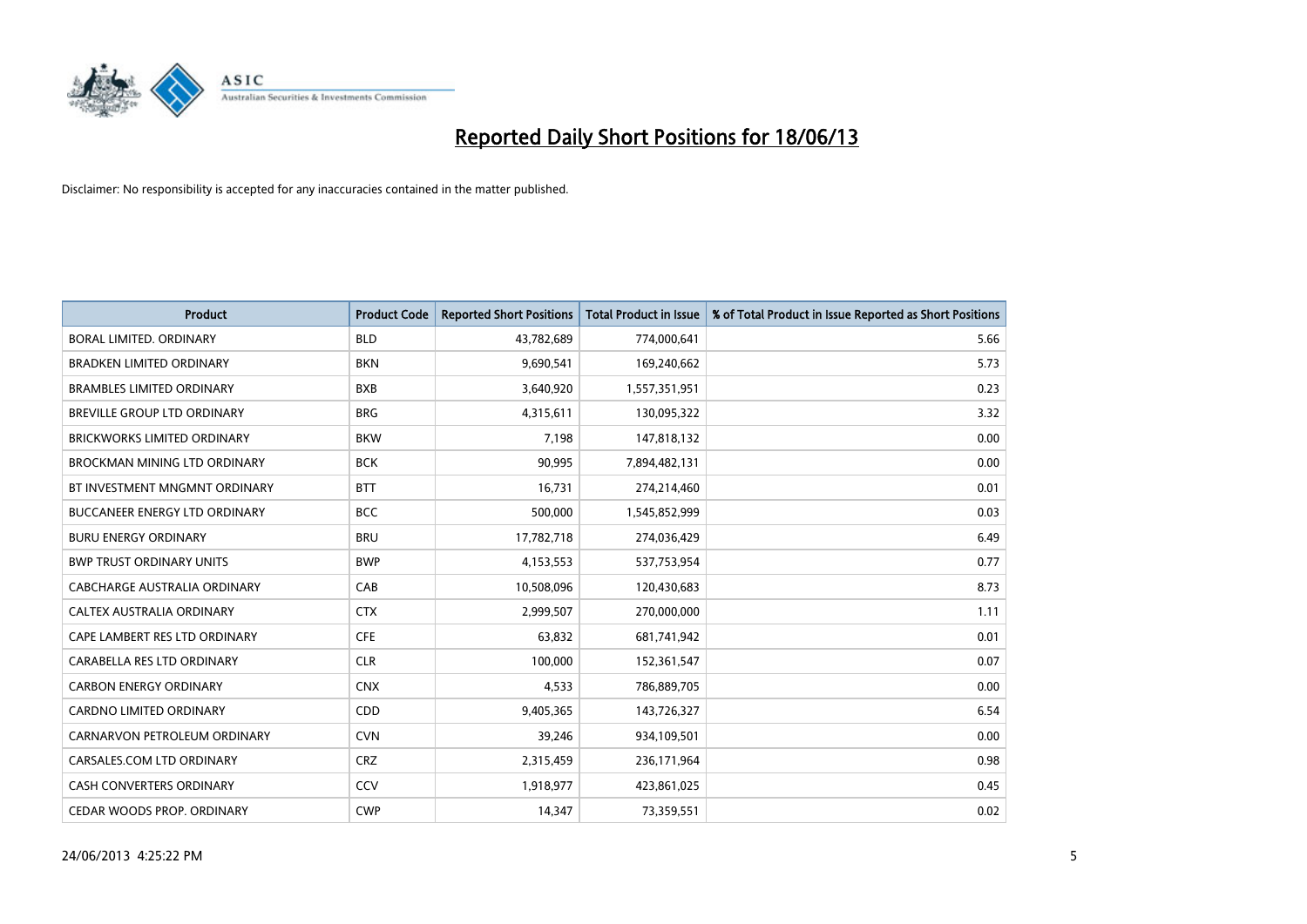

| <b>Product</b>                          | <b>Product Code</b> | <b>Reported Short Positions</b> | <b>Total Product in Issue</b> | % of Total Product in Issue Reported as Short Positions |
|-----------------------------------------|---------------------|---------------------------------|-------------------------------|---------------------------------------------------------|
| CENTRAL PETROLEUM ORDINARY              | <b>CTP</b>          | 822,499                         | 1,440,078,845                 | 0.06                                                    |
| CERAMIC FUEL CELLS ORDINARY             | <b>CFU</b>          | 609,249                         | 1,591,941,620                 | 0.04                                                    |
| CFS RETAIL TRUST GRP STAPLED SECURITIES | <b>CFX</b>          | 52,160,588                      | 2,828,495,659                 | 1.84                                                    |
| CHALLENGER DIV.PRO. STAPLED UNITS       | <b>CDI</b>          | 119,195                         | 214,101,013                   | 0.06                                                    |
| <b>CHALLENGER LIMITED ORDINARY</b>      | <b>CGF</b>          | 2,406,602                       | 532,164,145                   | 0.45                                                    |
| CHANDLER MACLEOD LTD ORDINARY           | <b>CMG</b>          | 398,408                         | 469,679,390                   | 0.08                                                    |
| CHARTER HALL GROUP STAPLED US PROHIBIT. | <b>CHC</b>          | 345,352                         | 302,262,312                   | 0.11                                                    |
| <b>CHARTER HALL RETAIL UNITS</b>        | <b>CQR</b>          | 2,645,787                       | 337,582,974                   | 0.78                                                    |
| <b>CHORUS LIMITED ORDINARY</b>          | <b>CNU</b>          | 27,482                          | 389,299,049                   | 0.01                                                    |
| CITIGOLD CORP LTD ORDINARY              | <b>CTO</b>          | 153,427                         | 1,352,907,765                 | 0.01                                                    |
| <b>CLOUGH LIMITED ORDINARY</b>          | <b>CLO</b>          | 6,043,520                       | 777,781,882                   | 0.78                                                    |
| COAL OF AFRICA LTD ORDINARY             | <b>CZA</b>          | 426                             | 1,048,368,613                 | 0.00                                                    |
| <b>COALSPUR MINES LTD ORDINARY</b>      | <b>CPL</b>          | 11,699,969                      | 639,748,901                   | 1.83                                                    |
| COCA-COLA AMATIL ORDINARY               | <b>CCL</b>          | 5,696,815                       | 763,590,249                   | 0.75                                                    |
| <b>COCHLEAR LIMITED ORDINARY</b>        | <b>COH</b>          | 4,171,325                       | 57,040,932                    | 7.31                                                    |
| <b>COCKATOO COAL ORDINARY</b>           | <b>COK</b>          | 10,138,260                      | 1,016,746,908                 | 1.00                                                    |
| CODAN LIMITED ORDINARY                  | <b>CDA</b>          | 508,489                         | 176,926,104                   | 0.29                                                    |
| <b>COFFEY INTERNATIONAL ORDINARY</b>    | <b>COF</b>          | 1,002                           | 255,833,165                   | 0.00                                                    |
| COLLINS FOODS LTD ORDINARY              | <b>CKF</b>          | 516,929                         | 93,000,003                    | 0.56                                                    |
| COMMONWEALTH BANK, ORDINARY             | <b>CBA</b>          | 9,498,756                       | 1,611,928,836                 | 0.59                                                    |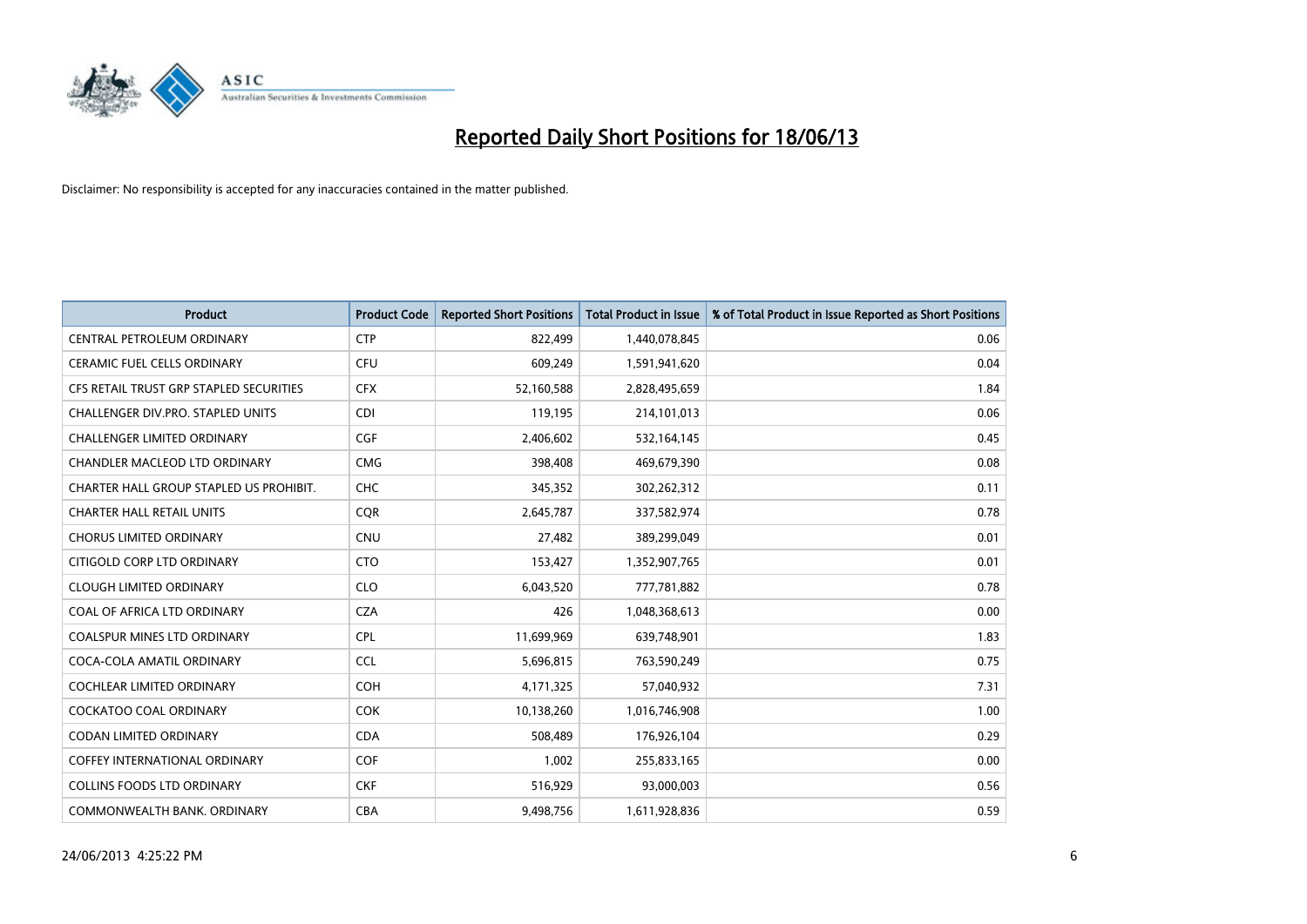

| <b>Product</b>                          | <b>Product Code</b> | <b>Reported Short Positions</b> | <b>Total Product in Issue</b> | % of Total Product in Issue Reported as Short Positions |
|-----------------------------------------|---------------------|---------------------------------|-------------------------------|---------------------------------------------------------|
| <b>COMMONWEALTH PROP ORDINARY UNITS</b> | <b>CPA</b>          | 15,834,569                      | 2,347,003,413                 | 0.67                                                    |
| <b>COMPASS RESOURCES ORDINARY</b>       | <b>CMR</b>          | 7,472                           | 1,403,744,100                 | 0.00                                                    |
| <b>COMPUTERSHARE LTD ORDINARY</b>       | <b>CPU</b>          | 11,839,747                      | 556,203,079                   | 2.13                                                    |
| CORP TRAVEL LIMITED ORDINARY            | <b>CTD</b>          | 165,632                         | 78,081,184                    | 0.21                                                    |
| <b>CREDIT CORP GROUP ORDINARY</b>       | <b>CCP</b>          | 47,768                          | 45,932,899                    | 0.10                                                    |
| <b>CROMWELL PROP STAPLED SECURITIES</b> | <b>CMW</b>          | 8,214,121                       | 1,658,740,327                 | 0.50                                                    |
| <b>CROWN LIMITED ORDINARY</b>           | <b>CWN</b>          | 1,574,252                       | 728,394,185                   | 0.22                                                    |
| <b>CSG LIMITED ORDINARY</b>             | CSV                 | 163,672                         | 278,155,477                   | 0.06                                                    |
| <b>CSL LIMITED ORDINARY</b>             | <b>CSL</b>          | 2,030,676                       | 491,794,065                   | 0.41                                                    |
| <b>CSR LIMITED ORDINARY</b>             | <b>CSR</b>          | 46,509,500                      | 506,000,315                   | 9.19                                                    |
| <b>CUDECO LIMITED ORDINARY</b>          | CDU                 | 4,447,369                       | 204,877,294                   | 2.17                                                    |
| DART ENERGY LTD ORDINARY                | <b>DTE</b>          | 14,576,747                      | 878,988,226                   | 1.66                                                    |
| DATA#3 LIMITED ORDINARY                 | <b>DTL</b>          | 121,098                         | 153,974,950                   | 0.08                                                    |
| DAVID JONES LIMITED ORDINARY            | <b>DJS</b>          | 55,259,033                      | 535,002,401                   | 10.33                                                   |
| DECMIL GROUP LIMITED ORDINARY           | <b>DCG</b>          | 4,925,512                       | 168,203,219                   | 2.93                                                    |
| DEEP YELLOW LIMITED ORDINARY            | <b>DYL</b>          | 99,164                          | 1,560,709,287                 | 0.01                                                    |
| DEXUS PROPERTY GROUP STAPLED UNITS      | <b>DXS</b>          | 11,700,564                      | 4,839,024,176                 | 0.24                                                    |
| DISCOVERY METALS LTD ORDINARY           | <b>DML</b>          | 8,290,795                       | 486,986,451                   | 1.70                                                    |
| DOMINO PIZZA ENTERPR ORDINARY           | <b>DMP</b>          | 206,092                         | 70,192,674                    | 0.29                                                    |
| DORAY MINERALS LTD ORDINARY             | <b>DRM</b>          | 57,921                          | 141,866,768                   | 0.04                                                    |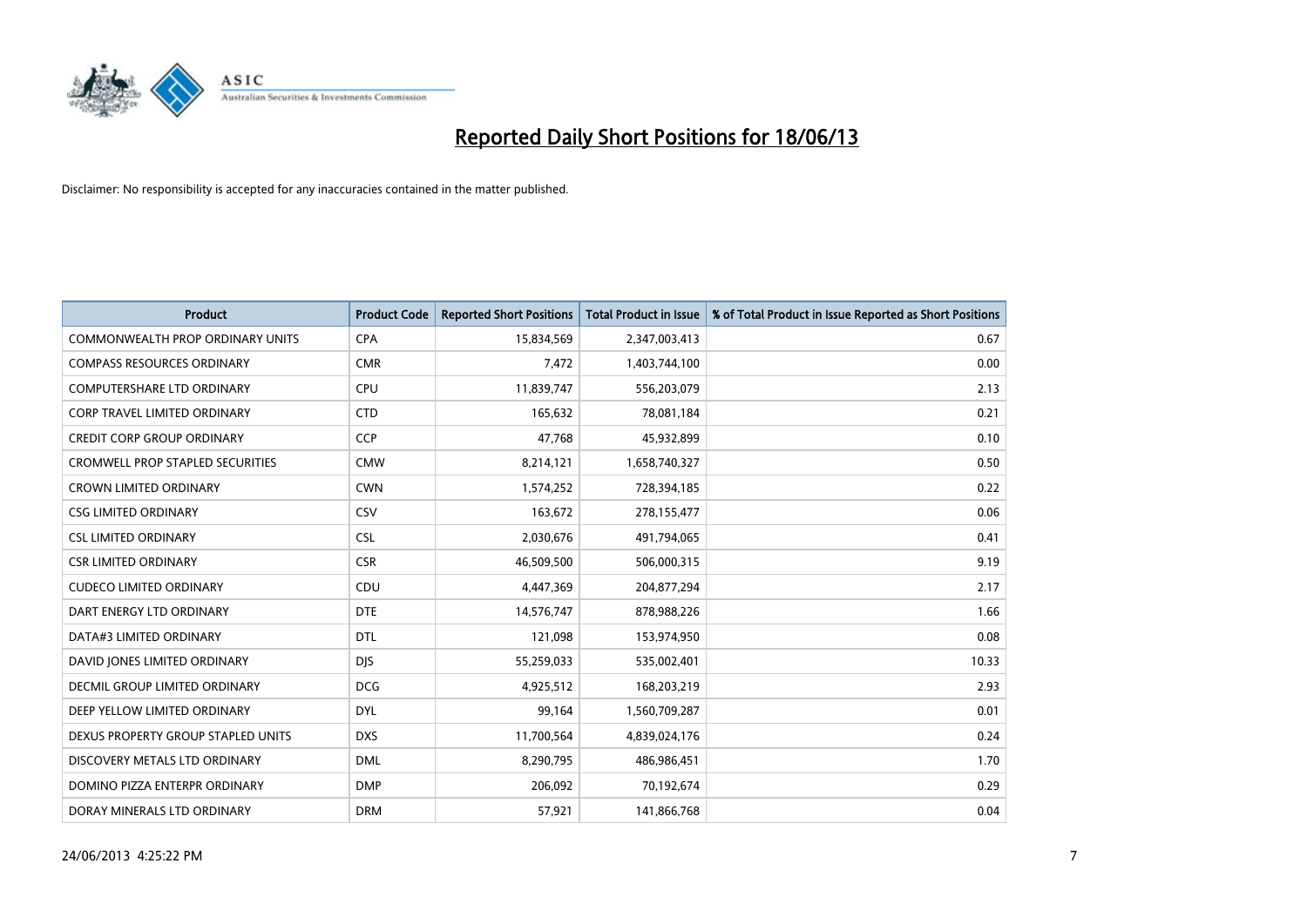

| <b>Product</b>                       | <b>Product Code</b> | <b>Reported Short Positions</b> | <b>Total Product in Issue</b> | % of Total Product in Issue Reported as Short Positions |
|--------------------------------------|---------------------|---------------------------------|-------------------------------|---------------------------------------------------------|
| DOWNER EDI LIMITED ORDINARY          | <b>DOW</b>          | 9,845,985                       | 433,409,429                   | 2.27                                                    |
| DRILLSEARCH ENERGY ORDINARY          | <b>DLS</b>          | 18,133,905                      | 427,753,371                   | 4.24                                                    |
| DUET GROUP STAPLED US PROHIBIT.      | <b>DUE</b>          | 27,808,709                      | 1,169,314,842                 | 2.38                                                    |
| DULUXGROUP LIMITED ORDINARY          | <b>DLX</b>          | 4,085,993                       | 374,507,181                   | 1.09                                                    |
| <b>DWS LTD ORDINARY</b>              | <b>DWS</b>          | 463,229                         | 132,362,763                   | 0.35                                                    |
| ECHO ENTERTAINMENT ORDINARY          | EGP                 | 10,341,763                      | 825,672,730                   | 1.25                                                    |
| <b>ELDERS LIMITED ORDINARY</b>       | <b>ELD</b>          | 15,951,244                      | 448,598,480                   | 3.56                                                    |
| ELEMENTAL MINERALS ORDINARY          | <b>ELM</b>          | 34,703                          | 288,587,228                   | 0.01                                                    |
| ELEMENTOS LIMITED ORDINARY           | <b>ELT</b>          | 16                              | 154,349,209                   | 0.00                                                    |
| <b>EMECO HOLDINGS ORDINARY</b>       | <b>EHL</b>          | 22,551,870                      | 599,675,707                   | 3.76                                                    |
| <b>ENDEAVOUR MIN CORP CDI 1:1</b>    | <b>EVR</b>          | 676,693                         | 126,540,908                   | 0.53                                                    |
| <b>ENERGY RESOURCES ORDINARY 'A'</b> | ERA                 | 10,646,403                      | 517,725,062                   | 2.06                                                    |
| <b>ENERGY WORLD CORPOR. ORDINARY</b> | <b>EWC</b>          | 19,345,319                      | 1,734,166,672                 | 1.12                                                    |
| <b>ENVESTRA LIMITED ORDINARY</b>     | <b>ENV</b>          | 6,962,873                       | 1,796,808,474                 | 0.39                                                    |
| EQUATORIAL RES LTD ORDINARY          | EQX                 | 8                               | 119,835,353                   | 0.00                                                    |
| ERM POWER LIMITED ORDINARY           | EPW                 | 359,540                         | 178,332,935                   | 0.20                                                    |
| ETHANE PIPELINE STAPLED SECURITIES   | <b>EPX</b>          | 1,673                           | 69,302,275                    | 0.00                                                    |
| EVOLUTION MINING LTD ORDINARY        | <b>EVN</b>          | 20,632,507                      | 708,092,989                   | 2.91                                                    |
| FAIRFAX MEDIA LTD ORDINARY           | <b>FXI</b>          | 421,361,211                     | 2,351,955,725                 | 17.92                                                   |
| FANTASTIC HOLDINGS ORDINARY          | <b>FAN</b>          | 15,454                          | 102,739,538                   | 0.02                                                    |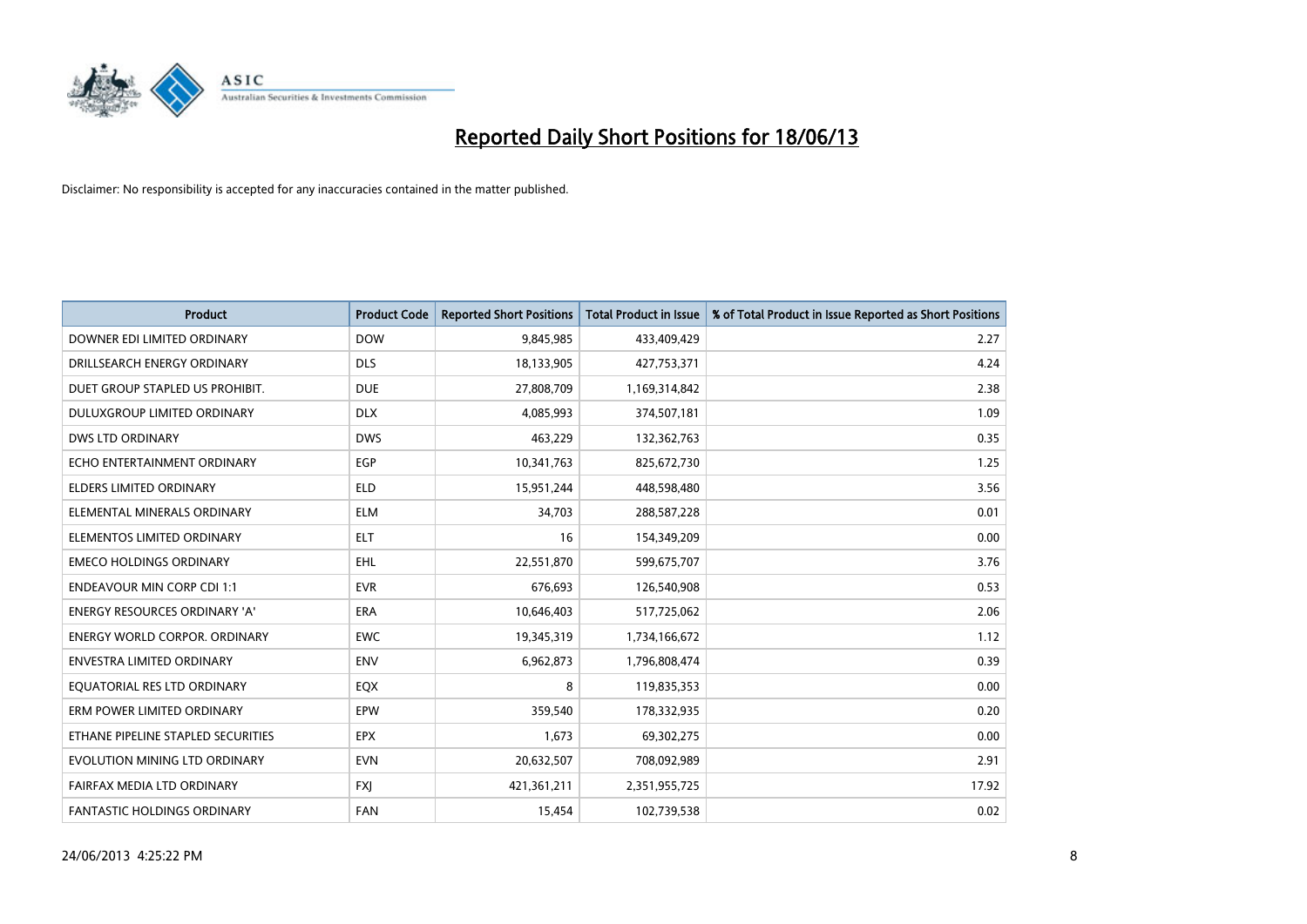

| <b>Product</b>                         | <b>Product Code</b> | <b>Reported Short Positions</b> | <b>Total Product in Issue</b> | % of Total Product in Issue Reported as Short Positions |
|----------------------------------------|---------------------|---------------------------------|-------------------------------|---------------------------------------------------------|
| <b>FAR LTD ORDINARY</b>                | <b>FAR</b>          | 22,151,645                      | 2,499,846,742                 | 0.89                                                    |
| FEDERATION CNTRES ORD/UNIT STAPLED SEC | <b>FDC</b>          | 2,536,516                       | 1,427,641,565                 | 0.18                                                    |
| FINBAR GROUP LIMITED ORDINARY          | FRI                 | 3,371                           | 218,006,169                   | 0.00                                                    |
| FISHER & PAYKEL H. ORDINARY            | <b>FPH</b>          | 33,045                          | 542,620,370                   | 0.01                                                    |
| FKP PROPERTY GROUP STAPLED SECURITIES  | <b>FKP</b>          | 7,761,308                       | 321,578,705                   | 2.41                                                    |
| FLEETWOOD CORP ORDINARY                | <b>FWD</b>          | 2,105,556                       | 60,522,619                    | 3.48                                                    |
| FLETCHER BUILDING ORDINARY             | <b>FBU</b>          | 3,618,793                       | 686,096,427                   | 0.53                                                    |
| <b>FLEXIGROUP LIMITED ORDINARY</b>     | <b>FXL</b>          | 82,296                          | 301,655,394                   | 0.03                                                    |
| FLIGHT CENTRE ORDINARY                 | <b>FLT</b>          | 12,072,337                      | 100,422,760                   | 12.02                                                   |
| FLINDERS MINES LTD ORDINARY            | <b>FMS</b>          | 4,910,111                       | 1,821,300,404                 | 0.27                                                    |
| <b>FOCUS MINERALS LTD ORDINARY</b>     | <b>FML</b>          | 27,454,874                      | 9,137,375,877                 | 0.30                                                    |
| <b>FORGE GROUP LIMITED ORDINARY</b>    | FGE                 | 1,563,542                       | 86,169,014                    | 1.81                                                    |
| FORTESCUE METALS GRP ORDINARY          | <b>FMG</b>          | 160,859,129                     | 3,113,798,659                 | 5.17                                                    |
| <b>G.U.D. HOLDINGS ORDINARY</b>        | GUD                 | 5,809,964                       | 71,341,319                    | 8.14                                                    |
| <b>G8 EDUCATION LIMITED ORDINARY</b>   | <b>GEM</b>          | 1,202,019                       | 272,151,612                   | 0.44                                                    |
| <b>GALAXY RESOURCES ORDINARY</b>       | GXY                 | 3,850,326                       | 584,355,501                   | 0.66                                                    |
| <b>GEODYNAMICS LIMITED ORDINARY</b>    | GDY                 | 850                             | 406,452,608                   | 0.00                                                    |
| <b>GINDALBIE METALS LTD ORDINARY</b>   | <b>GBG</b>          | 57,433,483                      | 1,492,154,301                 | 3.85                                                    |
| <b>GOODMAN FIELDER, ORDINARY</b>       | <b>GFF</b>          | 52,438,473                      | 1,955,559,207                 | 2.68                                                    |
| <b>GOODMAN GROUP STAPLED</b>           | <b>GMG</b>          | 3,728,637                       | 1,713,233,947                 | 0.22                                                    |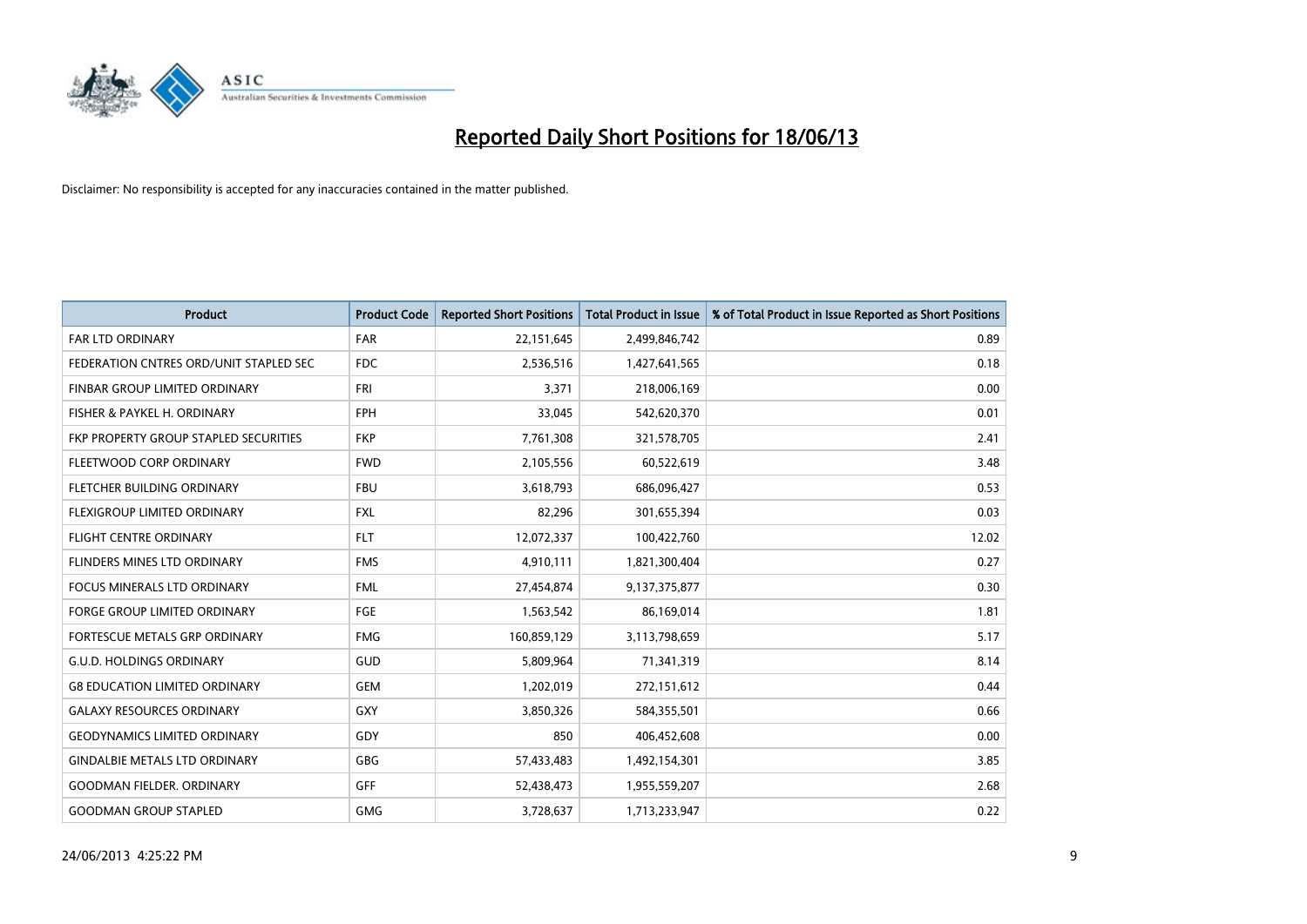

| <b>Product</b>                                   | <b>Product Code</b> | <b>Reported Short Positions</b> | <b>Total Product in Issue</b> | % of Total Product in Issue Reported as Short Positions |
|--------------------------------------------------|---------------------|---------------------------------|-------------------------------|---------------------------------------------------------|
| <b>GPT GROUP STAPLED SEC.</b>                    | <b>GPT</b>          | 2,643,028                       | 1,768,731,729                 | 0.15                                                    |
| <b>GRAINCORP LIMITED A CLASS ORDINARY</b>        | <b>GNC</b>          | 1,158,623                       | 228,855,628                   | 0.51                                                    |
| <b>GRANGE RESOURCES, ORDINARY</b>                | <b>GRR</b>          | 5,673,258                       | 1,156,492,195                 | 0.49                                                    |
| <b>GREENLAND MIN EN LTD ORDINARY</b>             | GGG                 | 5,402,343                       | 571,975,263                   | 0.94                                                    |
| <b>GROWTHPOINT PROPERTY ORD/UNIT STAPLED SEC</b> | GOZ                 | 110,991                         | 402,830,366                   | 0.03                                                    |
| <b>GRYPHON MINERALS LTD ORDINARY</b>             | GRY                 | 22,282,096                      | 400,464,983                   | 5.56                                                    |
| <b>GUILDFORD COAL LTD ORDINARY</b>               | <b>GUF</b>          | 921,741                         | 635,046,899                   | 0.15                                                    |
| <b>GUINNESS PEAT GROUP. CDI 1:1</b>              | <b>GPG</b>          | 34,925                          | 199,562,128                   | 0.02                                                    |
| <b>GUNNS LIMITED ORDINARY</b>                    | GNS                 | 51,772,667                      | 848,401,559                   | 6.10                                                    |
| <b>GWA GROUP LTD ORDINARY</b>                    | <b>GWA</b>          | 10,864,119                      | 306,533,770                   | 3.54                                                    |
| <b>HARVEY NORMAN ORDINARY</b>                    | <b>HVN</b>          | 88,314,545                      | 1,062,316,784                 | 8.31                                                    |
| HASTIE GROUP LIMITED ORDINARY                    | <b>HST</b>          | 6,121                           | 137,353,504                   | 0.00                                                    |
| <b>HENDERSON GROUP CDI 1:1</b>                   | <b>HGG</b>          | 715,949                         | 750,414,058                   | 0.10                                                    |
| HFA HOLDINGS LIMITED ORDINARY                    | <b>HFA</b>          | 3,809                           | 117,332,831                   | 0.00                                                    |
| <b>HIGHLANDS PACIFIC ORDINARY</b>                | HIG                 | $\mathbf{1}$                    | 789,344,774                   | 0.00                                                    |
| HILLGROVE RES LTD ORDINARY                       | <b>HGO</b>          | 1,643,032                       | 1,022,760,221                 | 0.16                                                    |
| HILLS HOLDINGS LTD ORDINARY                      | <b>HIL</b>          | 731,551                         | 246,500,444                   | 0.30                                                    |
| HORIZON OIL LIMITED ORDINARY                     | <b>HZN</b>          | 54,095,585                      | 1,135,266,515                 | 4.77                                                    |
| HOT CHILI LTD ORDINARY                           | <b>HCH</b>          | 9,467                           | 297,362,196                   | 0.00                                                    |
| <b>ICAR ASIA LTD ORDINARY</b>                    | ICQ                 | 62,570                          | 91,231,886                    | 0.07                                                    |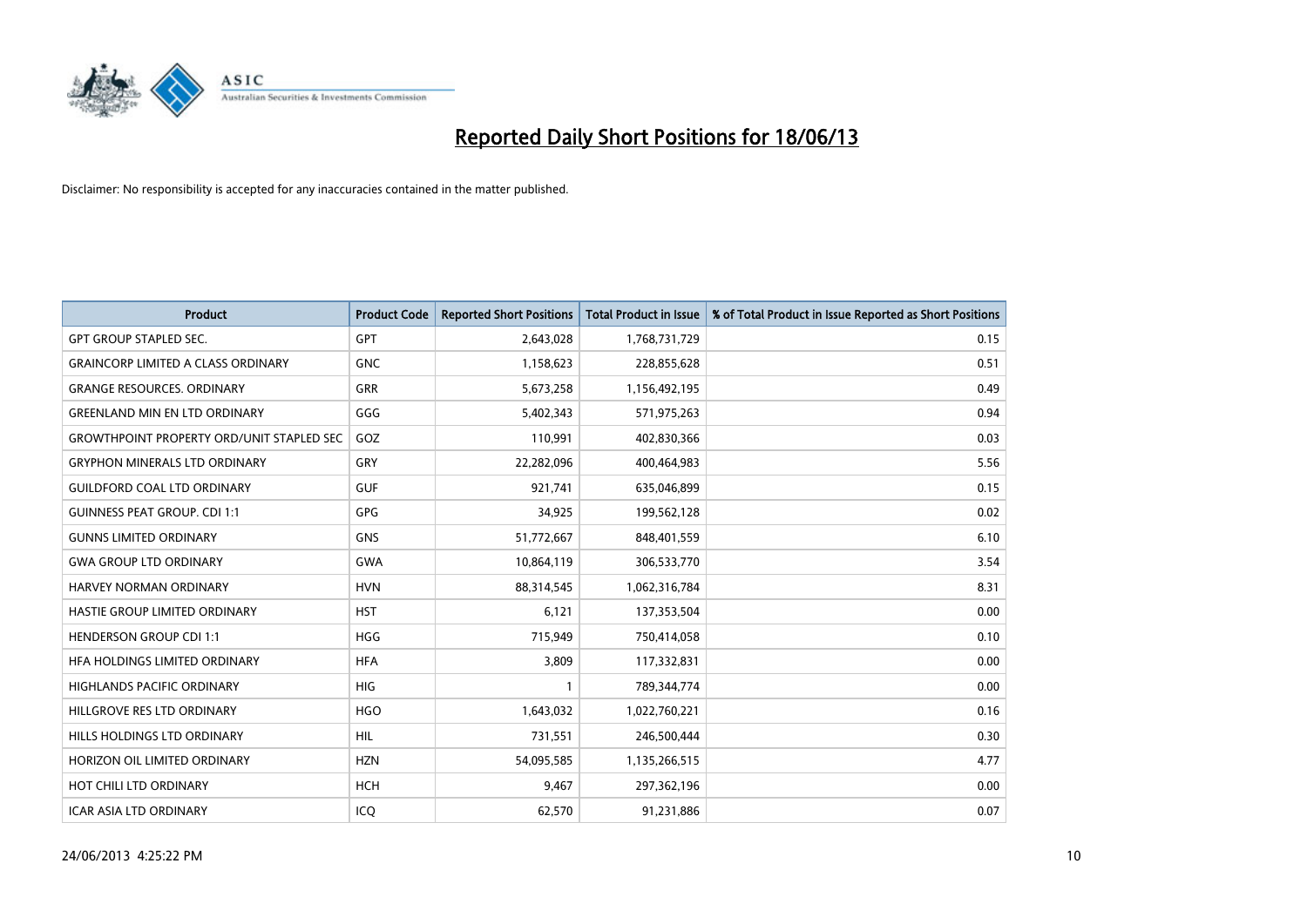

| <b>Product</b>                                | <b>Product Code</b> | <b>Reported Short Positions</b> | <b>Total Product in Issue</b> | % of Total Product in Issue Reported as Short Positions |
|-----------------------------------------------|---------------------|---------------------------------|-------------------------------|---------------------------------------------------------|
| <b>ICON ENERGY LIMITED ORDINARY</b>           | <b>ICN</b>          | 2.199                           | 533,391,210                   | 0.00                                                    |
| <b>IINET LIMITED ORDINARY</b>                 | <b>IIN</b>          | 2,307,472                       | 161,238,847                   | 1.43                                                    |
| <b>ILUKA RESOURCES ORDINARY</b>               | ILU                 | 47,975,758                      | 418,700,517                   | 11.46                                                   |
| <b>IMDEX LIMITED ORDINARY</b>                 | <b>IMD</b>          | 6,887,579                       | 210,473,188                   | 3.27                                                    |
| IMF (AUSTRALIA) LTD ORDINARY                  | <b>IMF</b>          | 1,576,378                       | 123,201,716                   | 1.28                                                    |
| <b>INCITEC PIVOT ORDINARY</b>                 | IPL                 | 22,703,326                      | 1,628,730,107                 | 1.39                                                    |
| <b>INDEPENDENCE GROUP ORDINARY</b>            | <b>IGO</b>          | 6,809,350                       | 232,882,535                   | 2.92                                                    |
| INDOPHIL RESOURCES ORDINARY                   | <b>IRN</b>          | 4,271,670                       | 1,203,146,194                 | 0.36                                                    |
| <b>INFIGEN ENERGY STAPLED SECURITIES</b>      | <b>IFN</b>          | 3,235,701                       | 762,265,972                   | 0.42                                                    |
| <b>INOVA RESOURCES LTD ORDINARY</b>           | <b>IVA</b>          | 827,853                         | 726,565,560                   | 0.11                                                    |
| INSURANCE AUSTRALIA ORDINARY                  | <b>IAG</b>          | 1,971,021                       | 2,079,034,021                 | 0.09                                                    |
| INTEGRATED RESEARCH ORDINARY                  | IRI                 | 80,468                          | 168,367,453                   | 0.05                                                    |
| <b>INTREPID MINES ORDINARY</b>                | <b>IAU</b>          | 21,133,221                      | 555,875,414                   | 3.80                                                    |
| <b>INVESTA OFFICE FUND STAPLED SECURITIES</b> | <b>IOF</b>          | 1,561,043                       | 614,047,458                   | 0.25                                                    |
| <b>INVOCARE LIMITED ORDINARY</b>              | <b>IVC</b>          | 2,351,299                       | 110,030,298                   | 2.14                                                    |
| ION LIMITED ORDINARY                          | <b>ION</b>          | 164,453                         | 256,365,105                   | 0.06                                                    |
| <b>IOOF HOLDINGS LTD ORDINARY</b>             | IFL                 | 2,569,898                       | 232,118,034                   | 1.11                                                    |
| <b>IRESS LIMITED ORDINARY</b>                 | <b>IRE</b>          | 2,344,613                       | 128,620,231                   | 1.82                                                    |
| <b>IRON ORE HOLDINGS ORDINARY</b>             | <b>IOH</b>          | 26,197                          | 161,174,005                   | 0.02                                                    |
| ISHARES S&P ASIA 50 CDI 1:1                   | <b>IAA</b>          | 1,235                           | 1,700,000                     | 0.07                                                    |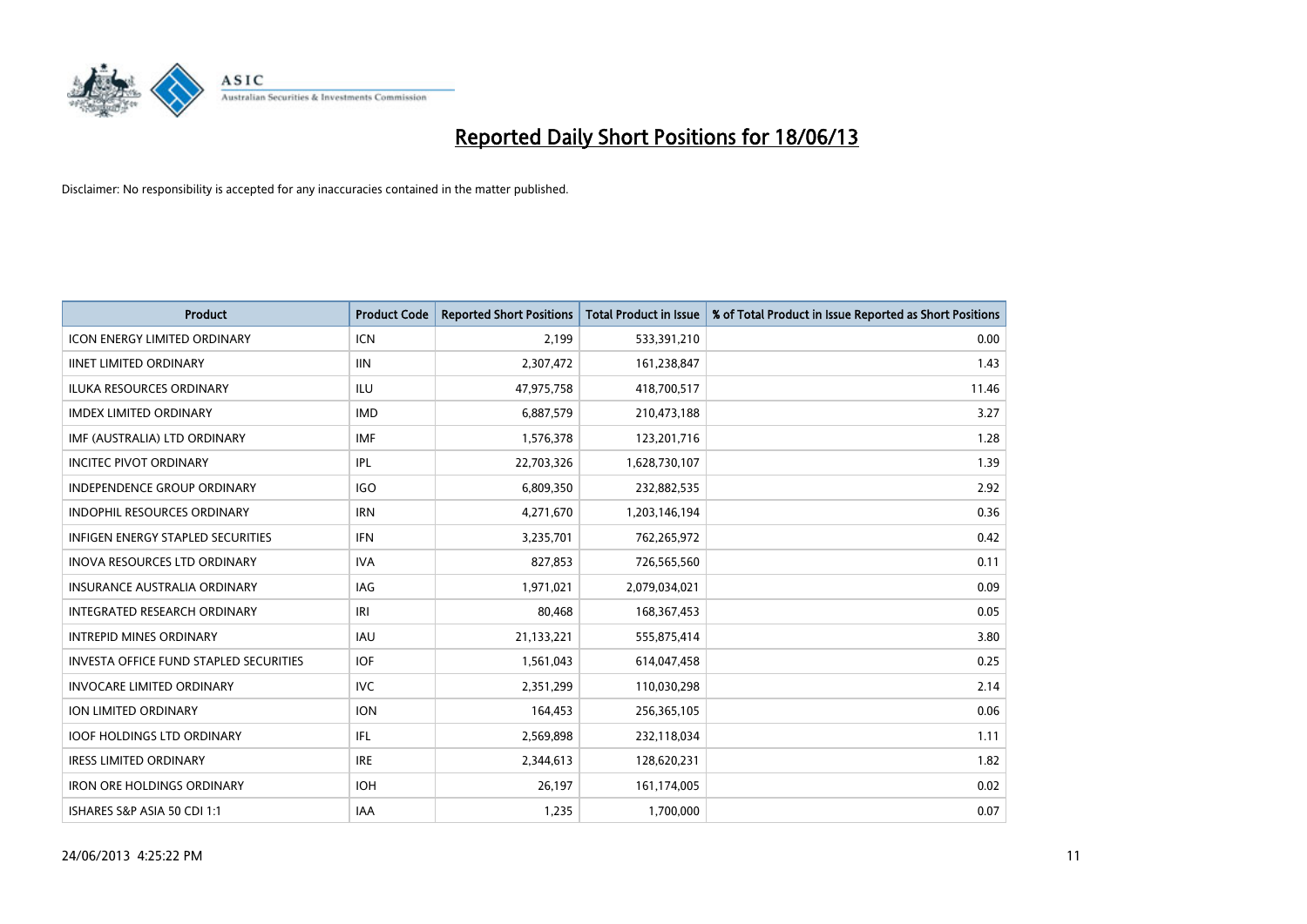

| <b>Product</b>                           | <b>Product Code</b> | <b>Reported Short Positions</b> | <b>Total Product in Issue</b> | % of Total Product in Issue Reported as Short Positions |
|------------------------------------------|---------------------|---------------------------------|-------------------------------|---------------------------------------------------------|
| JAMES HARDIE INDUST CHESS DEPOSITARY INT | <b>IHX</b>          | 4,017,312                       | 441,902,719                   | 0.91                                                    |
| <b>JB HI-FI LIMITED ORDINARY</b>         | <b>JBH</b>          | 16,470,535                      | 98,947,309                    | 16.65                                                   |
| <b>JUMBO INTERACTIVE ORDINARY</b>        | <b>JIN</b>          | 9,374                           | 43,552,560                    | 0.02                                                    |
| <b>JUPITER MINES ORDINARY</b>            | <b>IMS</b>          | 9,904                           | 2,281,835,383                 | 0.00                                                    |
| <b>KAGARA LTD ORDINARY</b>               | KZL                 | 3,414,990                       | 798,953,117                   | 0.43                                                    |
| KAROON GAS AUSTRALIA ORDINARY            | <b>KAR</b>          | 2,559,399                       | 221,420,769                   | 1.16                                                    |
| KATHMANDU HOLD LTD ORDINARY              | <b>KMD</b>          | 68,563                          | 200,215,894                   | 0.03                                                    |
| <b>KBL MINING LIMITED ORDINARY</b>       | <b>KBL</b>          | 1,820                           | 293,535,629                   | 0.00                                                    |
| KINGSGATE CONSOLID. ORDINARY             | <b>KCN</b>          | 5,027,620                       | 152,191,905                   | 3.30                                                    |
| KINGSROSE MINING LTD ORDINARY            | <b>KRM</b>          | 224,875                         | 291,959,871                   | 0.08                                                    |
| LEIGHTON HOLDINGS ORDINARY               | LEI                 | 15,998,727                      | 337,235,188                   | 4.74                                                    |
| LEND LEASE GROUP UNIT/ORD STAPLED        | LLC                 | 3,070,837                       | 575,508,314                   | 0.53                                                    |
| LINC ENERGY LTD ORDINARY                 | <b>LNC</b>          | 9,142,336                       | 518,687,562                   | 1.76                                                    |
| LION SELECTION GRP ORDINARY              | <b>LSX</b>          | 36                              | 88,033,228                    | 0.00                                                    |
| LOGICAMMS LIMITED ORDINARY               | <b>LCM</b>          | 396                             | 71,178,179                    | 0.00                                                    |
| LYCOPODIUM LIMITED ORDINARY              | <b>LYL</b>          | 3,624                           | 38,955,103                    | 0.01                                                    |
| LYNAS CORPORATION ORDINARY               | <b>LYC</b>          | 193,622,602                     | 1,960,801,292                 | 9.87                                                    |
| M2 TELECOMMUNICATION ORDINARY            | <b>MTU</b>          | 5,440,130                       | 178,320,592                   | 3.05                                                    |
| <b>MACA LIMITED ORDINARY</b>             | <b>MLD</b>          | 164,391                         | 172,500,000                   | 0.10                                                    |
| <b>MACMAHON HOLDINGS ORDINARY</b>        | <b>MAH</b>          | 10,334,554                      | 1,261,699,966                 | 0.82                                                    |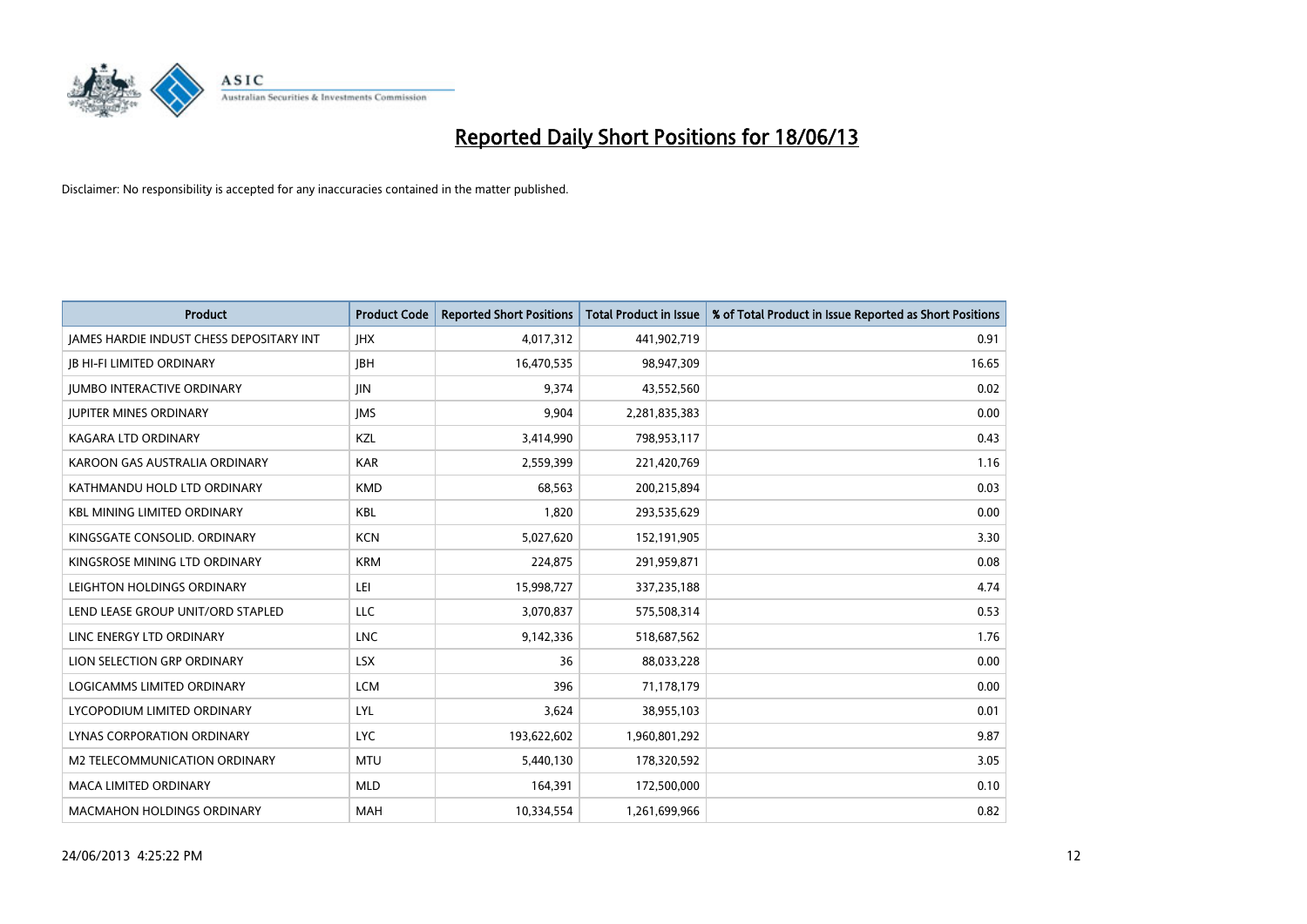

| Product                               | <b>Product Code</b> | <b>Reported Short Positions</b> | <b>Total Product in Issue</b> | % of Total Product in Issue Reported as Short Positions |
|---------------------------------------|---------------------|---------------------------------|-------------------------------|---------------------------------------------------------|
| MACO ATLAS ROADS GRP ORDINARY STAPLED | <b>MQA</b>          | 20,339,840                      | 478,531,436                   | 4.25                                                    |
| MACQUARIE GROUP LTD ORDINARY          | <b>MOG</b>          | 3,278,521                       | 339,795,224                   | 0.96                                                    |
| MAGELLAN FIN GRP LTD ORDINARY         | MFG                 | 472,942                         | 152,782,876                   | 0.31                                                    |
| MATRIX C & E LTD ORDINARY             | <b>MCE</b>          | 3,220,350                       | 94,555,428                    | 3.41                                                    |
| <b>MAVERICK DRILLING ORDINARY</b>     | MAD                 | 12,945,388                      | 452,726,751                   | 2.86                                                    |
| <b>MAXITRANS INDUSTRIES ORDINARY</b>  | <b>MXI</b>          | 54,346                          | 183,993,392                   | 0.03                                                    |
| MAYNE PHARMA LTD ORDINARY             | <b>MYX</b>          | 9,363                           | 562,956,475                   | 0.00                                                    |
| MCMILLAN SHAKESPEARE ORDINARY         | <b>MMS</b>          | 993,349                         | 74,523,965                    | 1.33                                                    |
| <b>MCPHERSON'S LTD ORDINARY</b>       | <b>MCP</b>          | 73,289                          | 89,294,198                    | 0.08                                                    |
| MEDUSA MINING LTD ORDINARY            | <b>MML</b>          | 1,868,119                       | 188,903,911                   | 0.99                                                    |
| MEO AUSTRALIA LTD ORDINARY            | <b>MEO</b>          | 19,345                          | 627,264,587                   | 0.00                                                    |
| <b>MERMAID MARINE ORDINARY</b>        | <b>MRM</b>          | 980,917                         | 228,166,230                   | 0.43                                                    |
| MESOBLAST LIMITED ORDINARY            | <b>MSB</b>          | 17,626,551                      | 315,423,901                   | 5.59                                                    |
| METALS X LIMITED ORDINARY             | <b>MLX</b>          | 223,655                         | 1,651,766,110                 | 0.01                                                    |
| METCASH LIMITED ORDINARY              | <b>MTS</b>          | 74,120,530                      | 880,704,786                   | 8.42                                                    |
| MICLYN EXP OFFSHR ORDINARY            | <b>MIO</b>          | 512,428                         | 281,538,972                   | 0.18                                                    |
| MIGHTY RIVER POWER ORDINARY           | <b>MYT</b>          | 221,246                         | 1,400,000,094                 | 0.02                                                    |
| MILLENNIUM MIN LTD ORDINARY           | <b>MOY</b>          | 1,000,000                       | 4,372,781,946                 | 0.02                                                    |
| MILTON CORPORATION ORDINARY           | <b>MLT</b>          | 12,800                          | 122,147,119                   | 0.01                                                    |
| MINCOR RESOURCES NL ORDINARY          | <b>MCR</b>          | 2,571,201                       | 188,208,274                   | 1.37                                                    |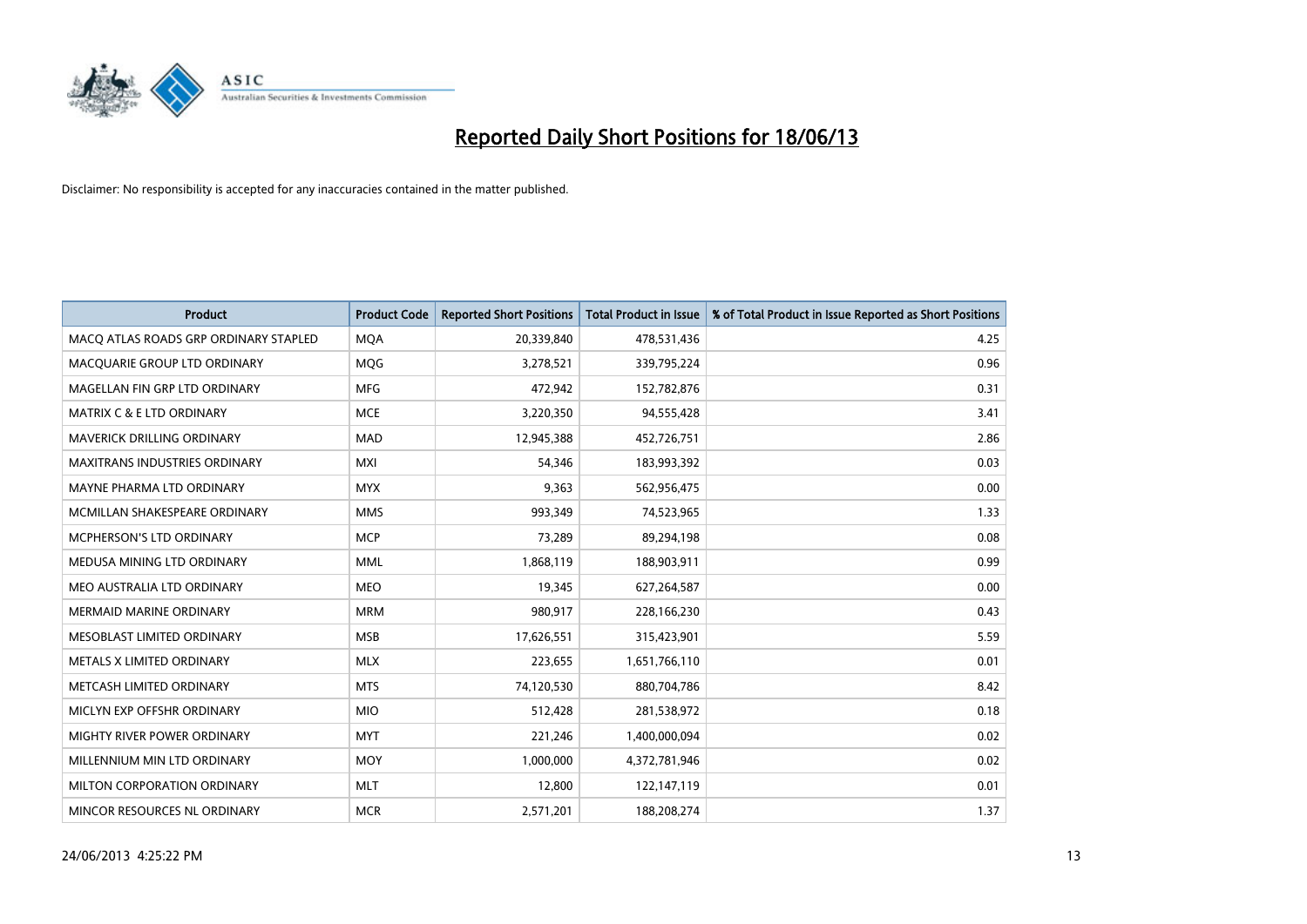

| <b>Product</b>                  | <b>Product Code</b> | <b>Reported Short Positions</b> | <b>Total Product in Issue</b> | % of Total Product in Issue Reported as Short Positions |
|---------------------------------|---------------------|---------------------------------|-------------------------------|---------------------------------------------------------|
| MINERAL DEPOSITS ORDINARY       | <b>MDL</b>          | 3,279,987                       | 83,538,786                    | 3.93                                                    |
| MINERAL RESOURCES, ORDINARY     | <b>MIN</b>          | 7,533,817                       | 185,987,992                   | 4.05                                                    |
| MIRABELA NICKEL LTD ORDINARY    | <b>MBN</b>          | 25,578,892                      | 876,801,147                   | 2.92                                                    |
| MIRVAC GROUP STAPLED SECURITIES | <b>MGR</b>          | 6,497,466                       | 3,662,714,758                 | 0.18                                                    |
| MOLOPO ENERGY LTD ORDINARY      | <b>MPO</b>          | 937,879                         | 246,371,894                   | 0.38                                                    |
| MONADELPHOUS GROUP ORDINARY     | <b>MND</b>          | 9,614,653                       | 90,940,258                    | 10.57                                                   |
| MORTGAGE CHOICE LTD ORDINARY    | <b>MOC</b>          | 1,510,714                       | 123,431,282                   | 1.22                                                    |
| MOUNT GIBSON IRON ORDINARY      | <b>MGX</b>          | 22,282,251                      | 1,090,584,232                 | 2.04                                                    |
| MULTIPLEX SITES SITES           | <b>MXUPA</b>        | 1,005                           | 4,500,000                     | 0.02                                                    |
| MURCHISON METALS LTD ORDINARY   | <b>MMX</b>          | 3,428,101                       | 450,497,346                   | 0.76                                                    |
| MYER HOLDINGS LTD ORDINARY      | <b>MYR</b>          | 83,321,540                      | 583,594,551                   | 14.28                                                   |
| MYSTATE LIMITED ORDINARY        | <b>MYS</b>          | 11,861                          | 87,153,047                    | 0.01                                                    |
| NATIONAL AUST. BANK ORDINARY    | <b>NAB</b>          | 10,116,224                      | 2,343,067,725                 | 0.43                                                    |
| NAVITAS LIMITED ORDINARY        | <b>NVT</b>          | 13,480,413                      | 375,367,918                   | 3.59                                                    |
| NEON ENERGY LIMITED ORDINARY    | <b>NEN</b>          | 1,518,536                       | 549,937,848                   | 0.28                                                    |
| NEW HOPE CORPORATION ORDINARY   | <b>NHC</b>          | 2,311,857                       | 830,563,352                   | 0.28                                                    |
| NEW STANDARD ENERGY ORDINARY    | <b>NSE</b>          | 428,754                         | 305,331,847                   | 0.14                                                    |
| NEWCREST MINING ORDINARY        | <b>NCM</b>          | 4,383,610                       | 766,510,971                   | 0.57                                                    |
| NEWS CORP A NON-VOTING CDI      | <b>NWSLV</b>        | 1,472,747                       | 1,516,712,125                 | 0.10                                                    |
| NEWS CORP B VOTING CDI          | <b>NWS</b>          | 667,067                         | 798,520,953                   | 0.08                                                    |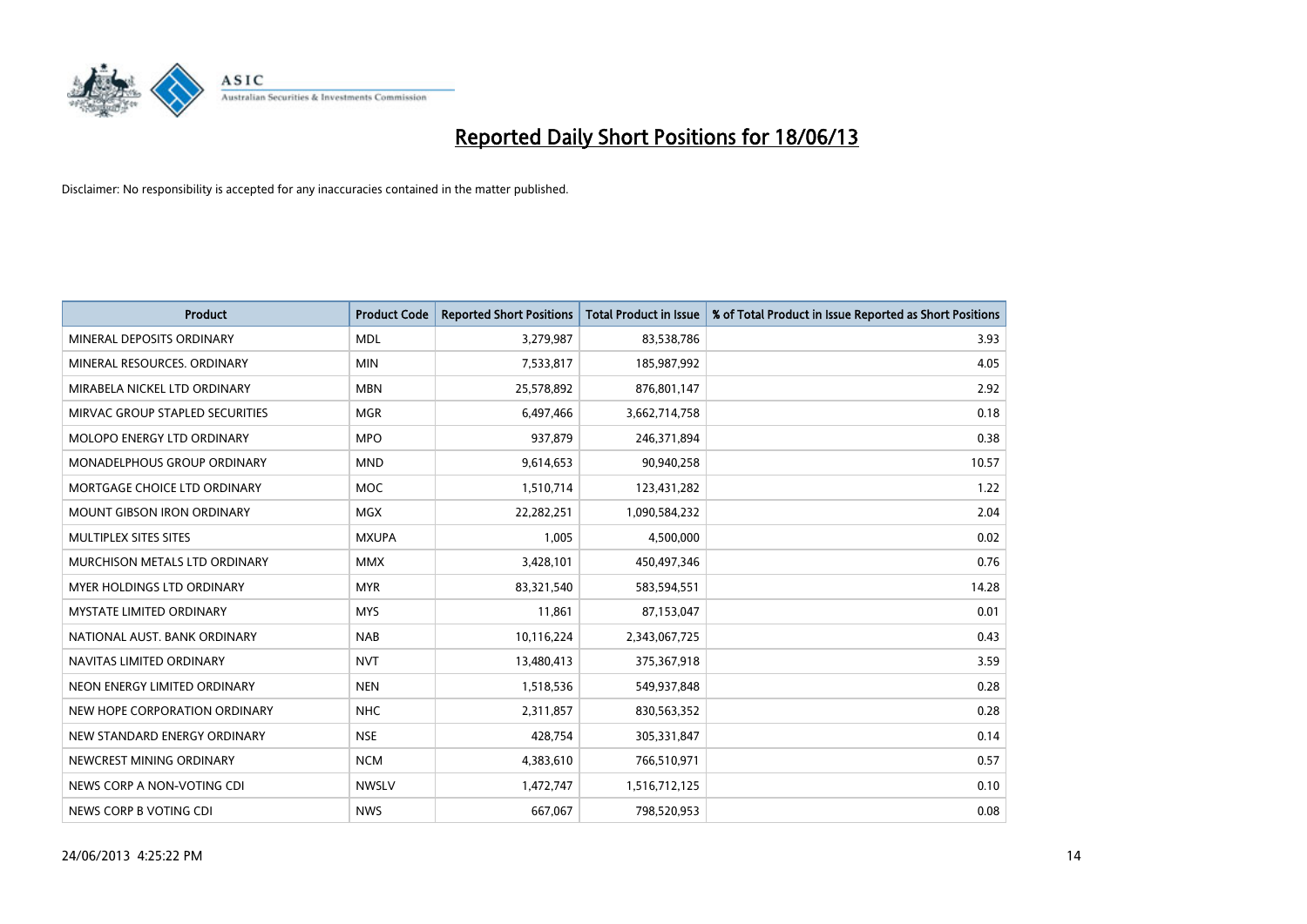

| <b>Product</b>                        | <b>Product Code</b> | <b>Reported Short Positions</b> | <b>Total Product in Issue</b> | % of Total Product in Issue Reported as Short Positions |
|---------------------------------------|---------------------|---------------------------------|-------------------------------|---------------------------------------------------------|
| NEXTDC LIMITED ORDINARY               | <b>NXT</b>          | 6,604,027                       | 173,102,288                   | 3.82                                                    |
| NEXUS ENERGY LIMITED ORDINARY         | <b>NXS</b>          | 12,303,470                      | 1,329,821,159                 | 0.93                                                    |
| NIB HOLDINGS LIMITED ORDINARY         | <b>NHF</b>          | 236,157                         | 439,004,182                   | 0.05                                                    |
| NIDO PETROLEUM ORDINARY               | <b>NDO</b>          | 42,500                          | 2,044,984,301                 | 0.00                                                    |
| NOBLE MINERAL RES ORDINARY            | <b>NMG</b>          | 2,385,726                       | 666,397,952                   | 0.36                                                    |
| NORFOLK GROUP ORDINARY                | <b>NFK</b>          | 400,051                         | 161,999,196                   | 0.25                                                    |
| NORTHERN IRON LTD ORDINARY            | <b>NFE</b>          | 1,617,401                       | 484,405,314                   | 0.33                                                    |
| NORTHERN STAR ORDINARY                | <b>NST</b>          | 5,434,897                       | 424,279,762                   | 1.28                                                    |
| NRW HOLDINGS LIMITED ORDINARY         | <b>NWH</b>          | 27,927,956                      | 278,888,011                   | 10.01                                                   |
| NUCOAL RESOURCES LTD ORDINARY         | <b>NCR</b>          | 221,998                         | 768,612,354                   | 0.03                                                    |
| NUFARM LIMITED ORDINARY               | <b>NUF</b>          | 13,935,624                      | 262,954,040                   | 5.30                                                    |
| OCEANAGOLD CORP. CHESS DEPOSITARY INT | <b>OGC</b>          | 2,508,344                       | 293,574,586                   | 0.85                                                    |
| OIL SEARCH LTD ORDINARY               | OSH                 | 12,864,270                      | 1,340,018,530                 | 0.96                                                    |
| OM HOLDINGS LIMITED ORDINARY          | OMH                 | 3,327,447                       | 673,423,337                   | 0.49                                                    |
| ORICA LIMITED ORDINARY                | ORI                 | 7,159,741                       | 366,868,401                   | 1.95                                                    |
| ORIGIN ENERGY ORDINARY                | ORG                 | 14,776,043                      | 1,097,961,871                 | 1.35                                                    |
| OROCOBRE LIMITED ORDINARY             | <b>ORE</b>          | 607,664                         | 117,745,140                   | 0.52                                                    |
| OROTONGROUP LIMITED ORDINARY          | ORL                 | 236,010                         | 40,880,902                    | 0.58                                                    |
| ORPHEUS ENERGY LTD ORDINARY           | <b>OEG</b>          | 67,200                          | 130,475,919                   | 0.05                                                    |
| OZ MINERALS ORDINARY                  | OZL                 | 10,023,623                      | 303,470,022                   | 3.30                                                    |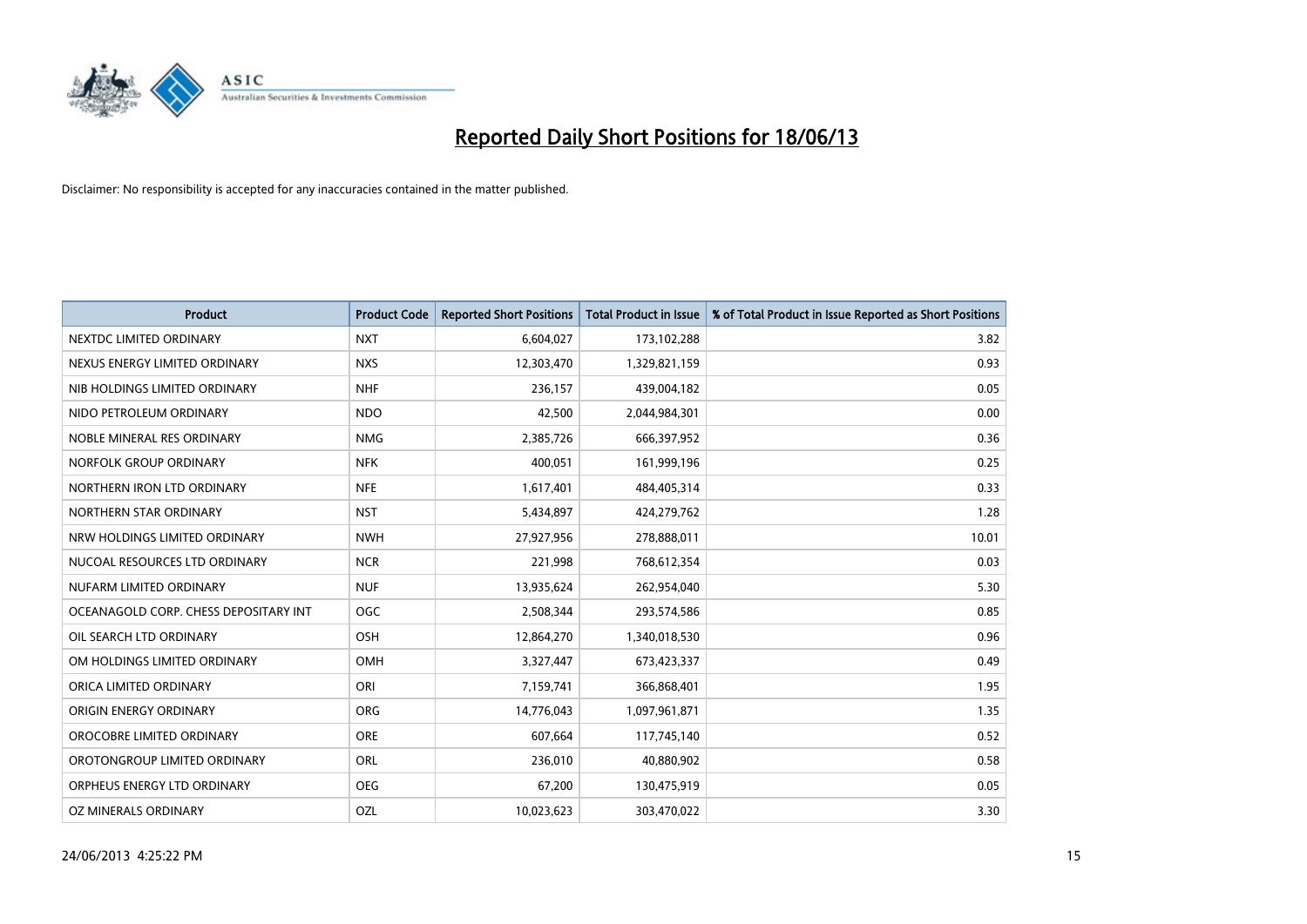

| Product                        | <b>Product Code</b> | <b>Reported Short Positions</b> | <b>Total Product in Issue</b> | % of Total Product in Issue Reported as Short Positions |
|--------------------------------|---------------------|---------------------------------|-------------------------------|---------------------------------------------------------|
| <b>PACIFIC BRANDS ORDINARY</b> | <b>PBG</b>          | 15,606,354                      | 912,915,695                   | 1.71                                                    |
| PALADIN ENERGY LTD ORDINARY    | <b>PDN</b>          | 103,601,268                     | 837,187,808                   | 12.37                                                   |
| PANAUST LIMITED ORDINARY       | <b>PNA</b>          | 8,580,297                       | 619,084,930                   | 1.39                                                    |
| PANORAMIC RESOURCES ORDINARY   | PAN                 | 926,761                         | 256,899,729                   | 0.36                                                    |
| PAPERLINX LIMITED ORDINARY     | <b>PPX</b>          | 47,906                          | 609,280,761                   | 0.01                                                    |
| PAPILLON RES LTD ORDINARY      | <b>PIR</b>          | 3,256,325                       | 336,978,210                   | 0.97                                                    |
| PATTIES FOODS LTD ORDINARY     | PFL                 | 10,001                          | 139,065,639                   | 0.01                                                    |
| PEET LIMITED ORDINARY          | <b>PPC</b>          | 3,684,161                       | 429,008,507                   | 0.86                                                    |
| PERILYA LIMITED ORDINARY       | <b>PEM</b>          | 23,523                          | 769,316,426                   | 0.00                                                    |
| PERPETUAL LIMITED ORDINARY     | <b>PPT</b>          | 2,193,551                       | 41,980,678                    | 5.23                                                    |
| PERSEUS MINING LTD ORDINARY    | <b>PRU</b>          | 10,775,956                      | 457,962,088                   | 2.35                                                    |
| PHARMAXIS LTD ORDINARY         | <b>PXS</b>          | 7,022,036                       | 308,543,389                   | 2.28                                                    |
| PLATINUM ASSET ORDINARY        | <b>PTM</b>          | 4,861,085                       | 577,895,695                   | 0.84                                                    |
| PLATINUM AUSTRALIA ORDINARY    | <b>PLA</b>          | 836,127                         | 504,968,043                   | 0.17                                                    |
| PMI GOLD CORP CDI 1:1          | <b>PVM</b>          | 232,274                         | 155,308,266                   | 0.15                                                    |
| PMP LIMITED ORDINARY           | <b>PMP</b>          | 28,840                          | 323,781,124                   | 0.01                                                    |
| PRANA BIOTECHNOLOGY ORDINARY   | PBT                 | 10,000                          | 381,610,426                   | 0.00                                                    |
| PREMIER INVESTMENTS ORDINARY   | <b>PMV</b>          | 1,703,228                       | 155,260,478                   | 1.10                                                    |
| PRIMA BIOMED LTD ORDINARY      | <b>PRR</b>          | 343,262                         | 1,143,146,838                 | 0.03                                                    |
| PRIMARY HEALTH CARE ORDINARY   | <b>PRY</b>          | 18,506,640                      | 503,921,941                   | 3.67                                                    |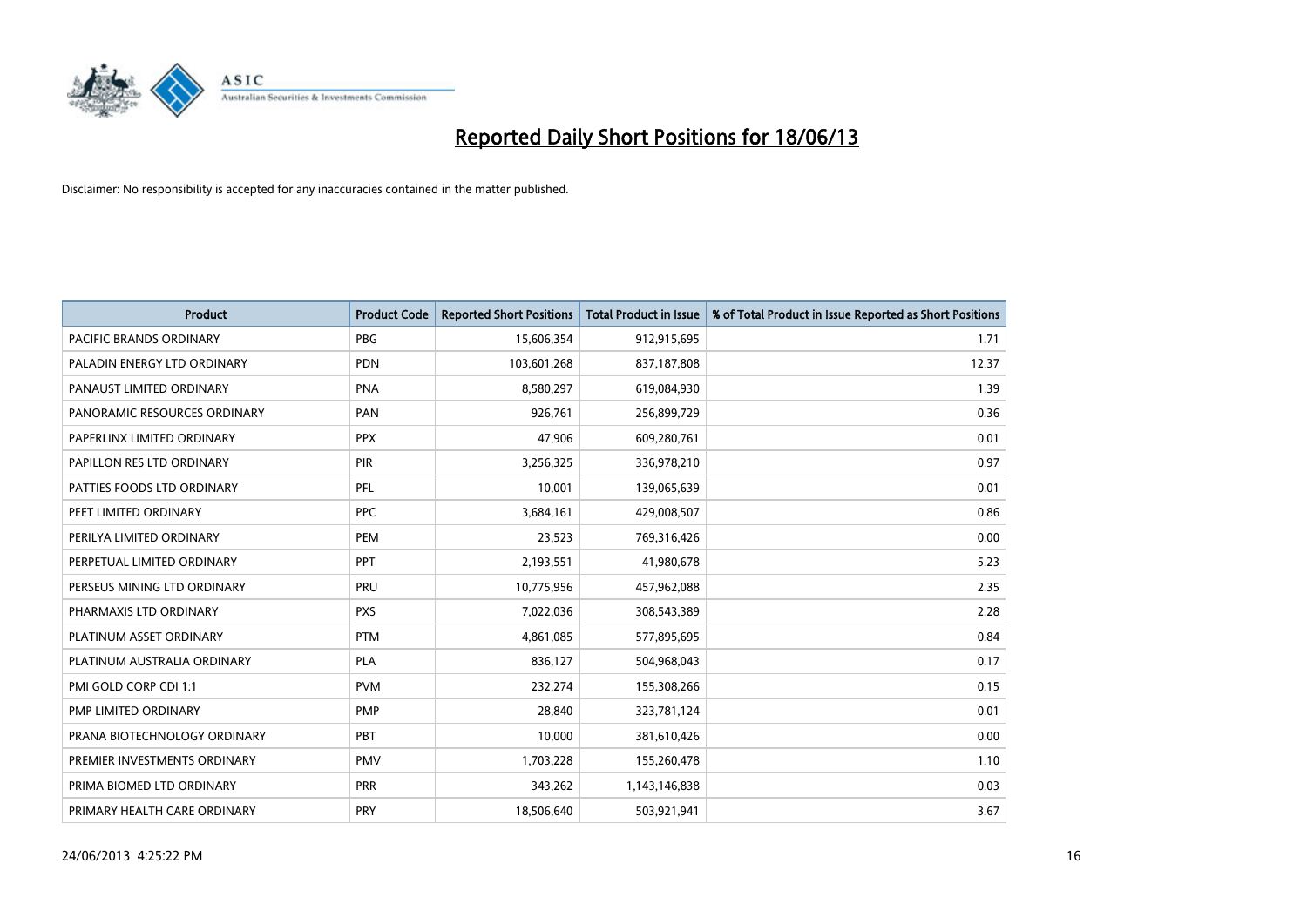

| <b>Product</b>                    | <b>Product Code</b> | <b>Reported Short Positions</b> | <b>Total Product in Issue</b> | % of Total Product in Issue Reported as Short Positions |
|-----------------------------------|---------------------|---------------------------------|-------------------------------|---------------------------------------------------------|
| PROGRAMMED ORDINARY               | <b>PRG</b>          | 435,675                         | 118,179,696                   | 0.37                                                    |
| PURA VIDA ENERGY NL ORDINARY      | <b>PVD</b>          | 43,000                          | 76,303,514                    | 0.06                                                    |
| OANTAS AIRWAYS ORDINARY           | QAN                 | 25,027,193                      | 2,241,745,788                 | 1.12                                                    |
| OBE INSURANCE GROUP ORDINARY      | <b>OBE</b>          | 33,408,609                      | 1,200,007,416                 | 2.78                                                    |
| ORXPHARMA LTD ORDINARY            | <b>QRX</b>          | 981,524                         | 144,785,606                   | 0.68                                                    |
| <b>QUBE HOLDINGS LTD ORDINARY</b> | <b>QUB</b>          | 12,559,925                      | 928,965,547                   | 1.35                                                    |
| RAMELIUS RESOURCES ORDINARY       | <b>RMS</b>          | 12,570,414                      | 337,686,949                   | 3.72                                                    |
| RAMSAY HEALTH CARE ORDINARY       | <b>RHC</b>          | 1,788,006                       | 202,081,252                   | 0.88                                                    |
| <b>RCR TOMLINSON ORDINARY</b>     | <b>RCR</b>          | 1,975,858                       | 132,431,265                   | 1.49                                                    |
| <b>REA GROUP ORDINARY</b>         | <b>REA</b>          | 166,088                         | 131,714,699                   | 0.13                                                    |
| RECKON LIMITED ORDINARY           | <b>RKN</b>          | 451,000                         | 129,488,015                   | 0.35                                                    |
| <b>RED 5 LIMITED ORDINARY</b>     | <b>RED</b>          | 846,824                         | 135,488,008                   | 0.63                                                    |
| RED FORK ENERGY ORDINARY          | <b>RFE</b>          | 3,724,045                       | 388,551,719                   | 0.96                                                    |
| REDBANK ENERGY LTD ORDINARY       | <b>AEJ</b>          | 13                              | 786,287                       | 0.00                                                    |
| <b>REDFLEX HOLDINGS ORDINARY</b>  | <b>RDF</b>          | 1                               | 110,762,310                   | 0.00                                                    |
| REECE AUSTRALIA LTD. ORDINARY     | <b>REH</b>          | 484                             | 99,600,000                    | 0.00                                                    |
| <b>REGIS RESOURCES ORDINARY</b>   | <b>RRL</b>          | 16,462,208                      | 475,815,804                   | 3.46                                                    |
| RESMED INC CDI 10:1               | <b>RMD</b>          | 11,894,764                      | 1,556,242,300                 | 0.76                                                    |
| <b>RESOLUTE MINING ORDINARY</b>   | <b>RSG</b>          | 2,397,248                       | 643,094,224                   | 0.37                                                    |
| RESOURCE GENERATION ORDINARY      | <b>RES</b>          | 168,855                         | 284,698,002                   | 0.06                                                    |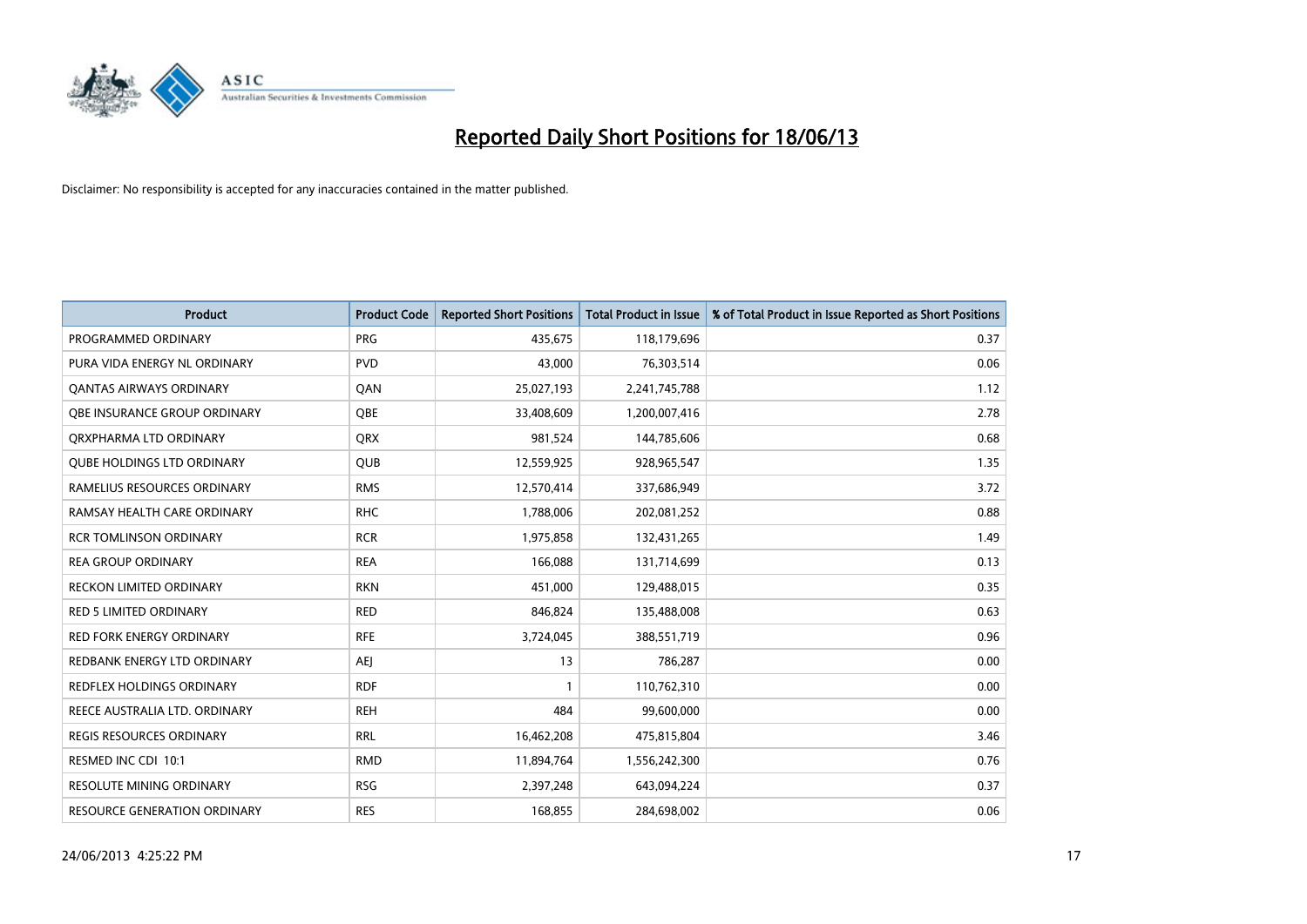

| <b>Product</b>                        | <b>Product Code</b> | <b>Reported Short Positions</b> | <b>Total Product in Issue</b> | % of Total Product in Issue Reported as Short Positions |
|---------------------------------------|---------------------|---------------------------------|-------------------------------|---------------------------------------------------------|
| <b>RETAIL FOOD GROUP ORDINARY</b>     | <b>RFG</b>          | 1,431,132                       | 130,277,856                   | 1.10                                                    |
| REX MINERALS LIMITED ORDINARY         | <b>RXM</b>          | 1,518,017                       | 188,907,284                   | 0.80                                                    |
| RHG LIMITED ORDINARY                  | <b>RHG</b>          | 584,550                         | 308,483,177                   | 0.19                                                    |
| <b>RIALTO ENERGY ORDINARY</b>         | <b>RIA</b>          | 41                              | 682,929,991                   | 0.00                                                    |
| RIDLEY CORPORATION ORDINARY           | <b>RIC</b>          | 1,007,381                       | 307,817,071                   | 0.33                                                    |
| RIO TINTO LIMITED ORDINARY            | <b>RIO</b>          | 4,925,185                       | 435,758,720                   | 1.13                                                    |
| ROBUST RESOURCES ORDINARY             | <b>ROL</b>          | 10,001                          | 88,139,423                    | 0.01                                                    |
| ROC OIL COMPANY ORDINARY              | <b>ROC</b>          | 1,832,160                       | 683,235,552                   | 0.27                                                    |
| ROYAL WOLF HOLDINGS ORDINARY          | <b>RWH</b>          | 180                             | 100,387,052                   | 0.00                                                    |
| <b>RURALCO HOLDINGS ORDINARY</b>      | <b>RHL</b>          | 12,000                          | 55,019,284                    | 0.02                                                    |
| SAI GLOBAL LIMITED ORDINARY           | SAI                 | 15,744,629                      | 209,440,120                   | 7.52                                                    |
| SALMAT LIMITED ORDINARY               | <b>SLM</b>          | 125,882                         | 159,812,799                   | 0.08                                                    |
| SAMSON OIL & GAS LTD ORDINARY         | SSN                 | 461,400                         | 2,114,831,858                 | 0.02                                                    |
| SANDFIRE RESOURCES ORDINARY           | <b>SFR</b>          | 3,959,649                       | 155,640,968                   | 2.54                                                    |
| SANTANA MINERALS LTD ORDINARY         | SMI                 | 488,715                         | 97,725,799                    | 0.50                                                    |
| SANTOS LTD ORDINARY                   | <b>STO</b>          | 4,186,785                       | 964,315,451                   | 0.43                                                    |
| SARACEN MINERAL ORDINARY              | SAR                 | 15,960,272                      | 595,263,186                   | 2.68                                                    |
| SCA PROPERTY GROUP STAPLED SECURITIES | <b>SCP</b>          | 31,367,750                      | 585,455,114                   | 5.36                                                    |
| SEDGMAN LIMITED ORDINARY              | <b>SDM</b>          | 602,382                         | 220,368,310                   | 0.27                                                    |
| SEEK LIMITED ORDINARY                 | <b>SEK</b>          | 19,408,941                      | 337,833,019                   | 5.75                                                    |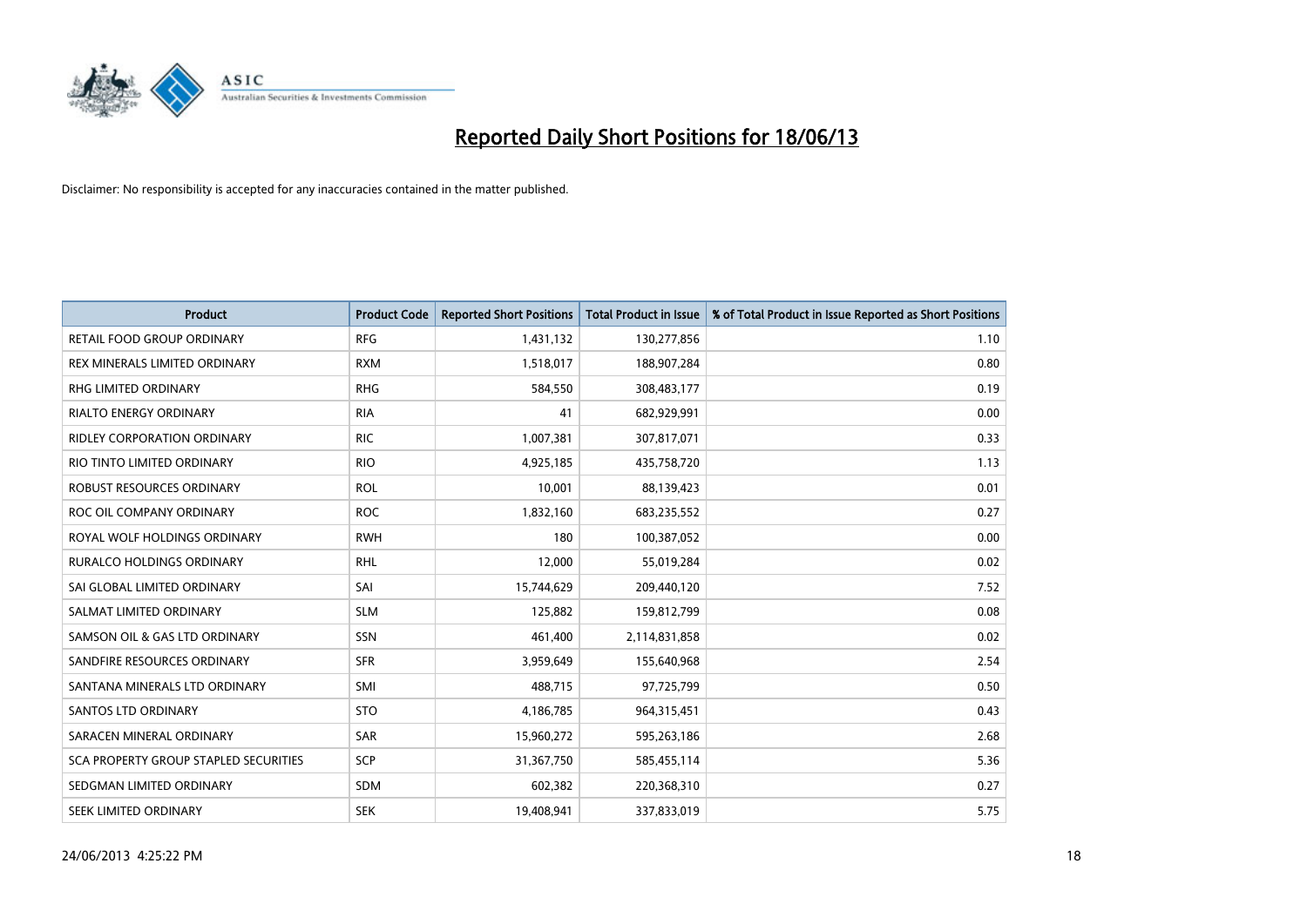

| <b>Product</b>                           | <b>Product Code</b> | <b>Reported Short Positions</b> | <b>Total Product in Issue</b> | % of Total Product in Issue Reported as Short Positions |
|------------------------------------------|---------------------|---------------------------------|-------------------------------|---------------------------------------------------------|
| SELECT HARVESTS ORDINARY                 | <b>SHV</b>          | 90,103                          | 57,462,851                    | 0.16                                                    |
| SENEX ENERGY LIMITED ORDINARY            | <b>SXY</b>          | 13,466,958                      | 1,140,804,837                 | 1.18                                                    |
| SERVCORP LIMITED ORDINARY                | SRV                 | 691                             | 98,432,275                    | 0.00                                                    |
| SERVICE STREAM ORDINARY                  | <b>SSM</b>          | 477,216                         | 283,418,867                   | 0.17                                                    |
| SEVEN GROUP HOLDINGS ORDINARY            | <b>SVW</b>          | 3,100,474                       | 308,160,281                   | 1.01                                                    |
| SEVEN WEST MEDIA LTD ORDINARY            | SWM                 | 7,361,166                       | 999,160,872                   | 0.74                                                    |
| SHINE CORPORATE ORDINARY                 | SHJ                 | 40,000                          | 155,000,000                   | 0.03                                                    |
| SIGMA PHARMACEUTICAL ORDINARY            | <b>SIP</b>          | 8,431,341                       | 1,142,079,824                 | 0.74                                                    |
| SIHAYO GOLD LIMITED ORDINARY             | <b>SIH</b>          | 1                               | 844,832,293                   | 0.00                                                    |
| SILEX SYSTEMS ORDINARY                   | <b>SLX</b>          | 2,019,609                       | 170,249,150                   | 1.19                                                    |
| SILVER CHEF LIMITED ORDINARY             | <b>SIV</b>          | 7,372                           | 28,762,745                    | 0.03                                                    |
| SILVER LAKE RESOURCE ORDINARY            | <b>SLR</b>          | 9,012,749                       | 379,048,750                   | 2.38                                                    |
| SIMS METAL MGMT LTD ORDINARY             | SGM                 | 7,038,418                       | 204,309,387                   | 3.44                                                    |
| SINGAPORE TELECOMM. CHESS DEPOSITARY INT | SGT                 | 2,210,685                       | 190,396,091                   | 1.16                                                    |
| SIRIUS RESOURCES NL ORDINARY             | <b>SIR</b>          | 2,348,492                       | 224,870,167                   | 1.04                                                    |
| SIRTEX MEDICAL ORDINARY                  | <b>SRX</b>          | 840,945                         | 55,768,136                    | 1.51                                                    |
| SKILLED GROUP LTD ORDINARY               | <b>SKE</b>          | 4,681,098                       | 233,533,526                   | 2.00                                                    |
| <b>SLATER &amp; GORDON ORDINARY</b>      | <b>SGH</b>          | 6,093                           | 194,073,908                   | 0.00                                                    |
| SMS MANAGEMENT, ORDINARY                 | <b>SMX</b>          | 2,109,882                       | 69,378,477                    | 3.04                                                    |
| SONIC HEALTHCARE ORDINARY                | <b>SHL</b>          | 9,641,325                       | 397,008,181                   | 2.43                                                    |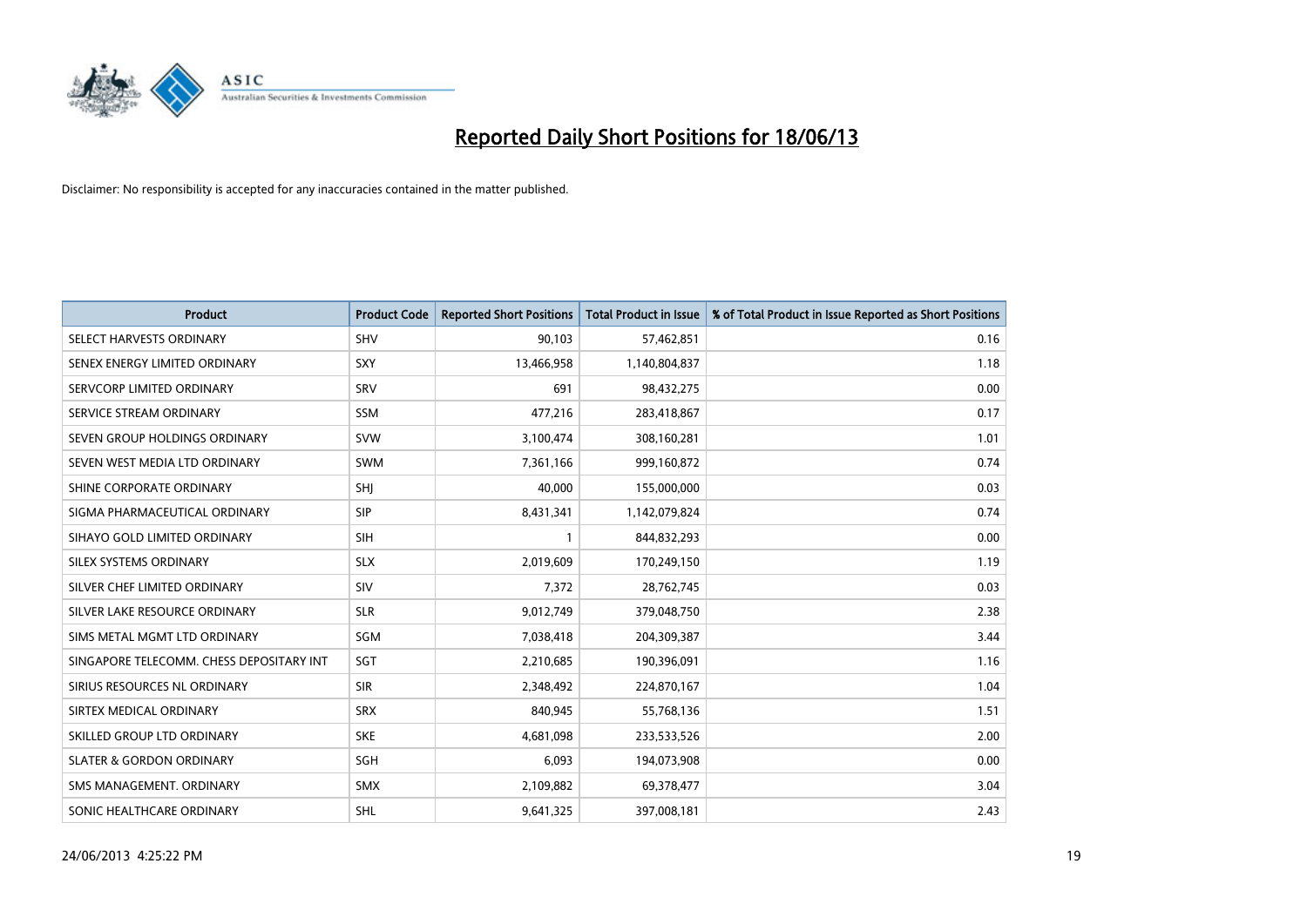

| <b>Product</b>                           | <b>Product Code</b> | <b>Reported Short Positions</b> | <b>Total Product in Issue</b> | % of Total Product in Issue Reported as Short Positions |
|------------------------------------------|---------------------|---------------------------------|-------------------------------|---------------------------------------------------------|
| SOUL PATTINSON (W.H) ORDINARY            | SOL                 | 16,001                          | 239,395,320                   | 0.01                                                    |
| SOUTH BOULDER MINES ORDINARY             | <b>STB</b>          | 15,728                          | 127,952,826                   | 0.01                                                    |
| SP AUSNET STAPLED SECURITIES             | SPN                 | 21,034,452                      | 3,367,543,113                 | 0.62                                                    |
| SPARK INFRASTRUCTURE STAPLED NOTE & UNIT | SKI                 | 48,504,937                      | 1,326,734,264                 | 3.66                                                    |
| SPDR 200 FUND ETF UNITS                  | <b>STW</b>          | 93,435                          | 45,951,346                    | 0.20                                                    |
| SPECIALTY FASHION ORDINARY               | <b>SFH</b>          | 1,505,235                       | 192,236,121                   | 0.78                                                    |
| ST BARBARA LIMITED ORDINARY              | <b>SBM</b>          | 15,989,019                      | 488,074,077                   | 3.28                                                    |
| STARPHARMA HOLDINGS ORDINARY             | SPL                 | 13,530,057                      | 283,665,948                   | 4.77                                                    |
| STHN CROSS MEDIA ORDINARY                | <b>SXL</b>          | 8,908,714                       | 704,858,524                   | 1.26                                                    |
| STOCKLAND UNITS/ORD STAPLED              | SGP                 | 9,625,024                       | 2,305,750,747                 | 0.42                                                    |
| STRAITS RES LTD. ORDINARY                | <b>SRO</b>          | 31,522                          | 1,164,150,159                 | 0.00                                                    |
| STW COMMUNICATIONS ORDINARY              | SGN                 | 268,771                         | 403,828,512                   | 0.07                                                    |
| SUNCORP GROUP LTD ORDINARY               | <b>SUN</b>          | 6,556,633                       | 1,286,600,980                 | 0.51                                                    |
| SUNDANCE ENERGY ORDINARY                 | <b>SEA</b>          | 2,158,977                       | 460,785,024                   | 0.47                                                    |
| SUNDANCE RESOURCES ORDINARY              | SDL                 | 52,165,743                      | 3,072,110,985                 | 1.70                                                    |
| SUNLAND GROUP LTD ORDINARY               | <b>SDG</b>          | 18,391                          | 189,417,674                   | 0.01                                                    |
| SUPER RET REP LTD ORDINARY               | SUL                 | 1,010,375                       | 196,472,811                   | 0.51                                                    |
| SYD AIRPORT STAPLED US PROHIBIT.         | <b>SYD</b>          | 17,262,367                      | 1,861,210,782                 | 0.93                                                    |
| SYRAH RESOURCES ORDINARY                 | <b>SYR</b>          | 661,021                         | 147,767,623                   | 0.45                                                    |
| TABCORP HOLDINGS LTD ORDINARY            | <b>TAH</b>          | 18,737,179                      | 744,885,690                   | 2.52                                                    |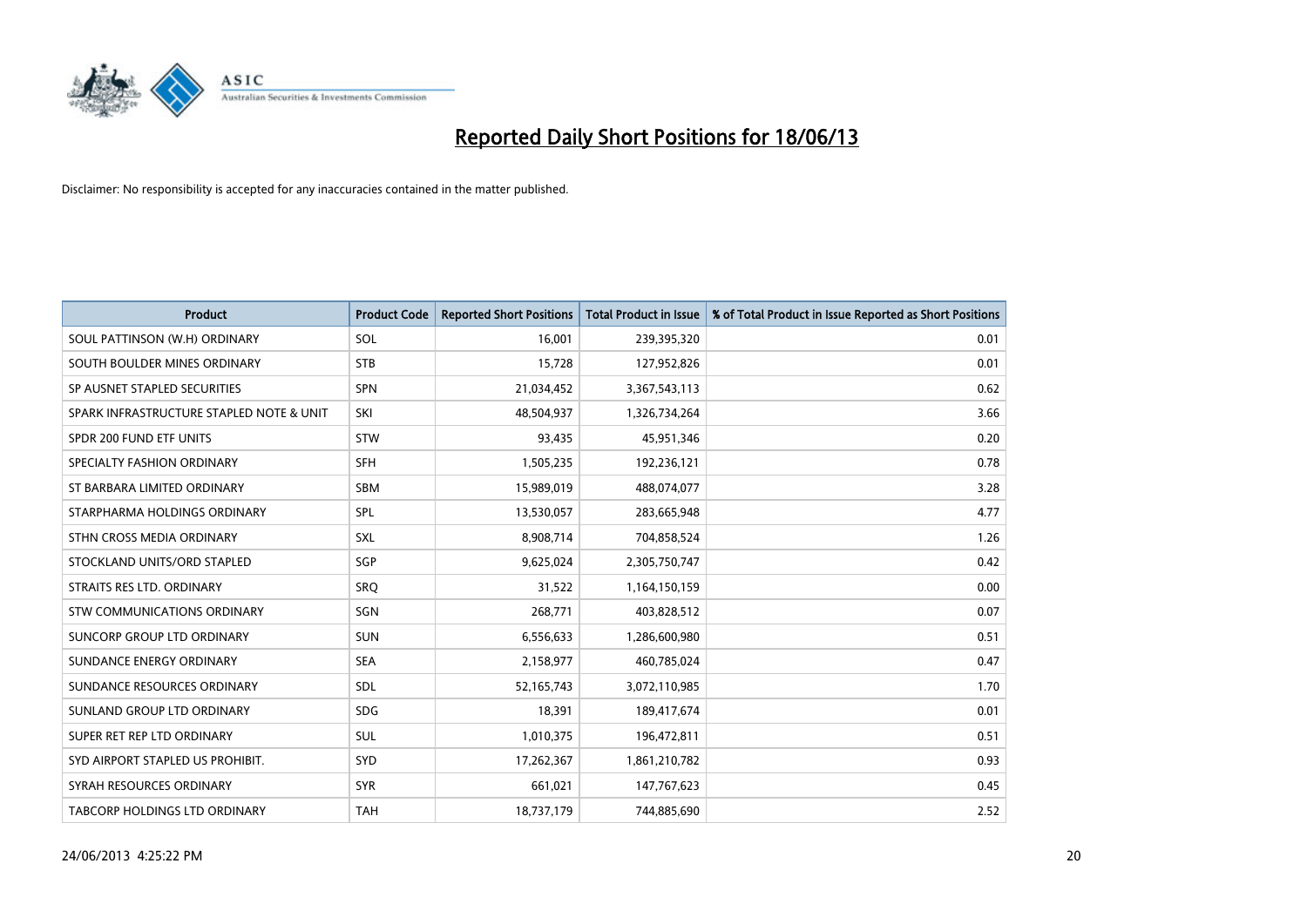

| <b>Product</b>                       | <b>Product Code</b> | <b>Reported Short Positions</b> | <b>Total Product in Issue</b> | % of Total Product in Issue Reported as Short Positions |
|--------------------------------------|---------------------|---------------------------------|-------------------------------|---------------------------------------------------------|
| <b>TANAMI GOLD NL ORDINARY</b>       | <b>TAM</b>          | 545,068                         | 587,548,523                   | 0.09                                                    |
| TAP OIL LIMITED ORDINARY             | <b>TAP</b>          | 669,382                         | 241,608,606                   | 0.28                                                    |
| TASSAL GROUP LIMITED ORDINARY        | <b>TGR</b>          | 16,376                          | 146,304,404                   | 0.01                                                    |
| TATTS GROUP LTD ORDINARY             | <b>TTS</b>          | 13,887,383                      | 1,402,708,406                 | 0.99                                                    |
| TELECOM CORPORATION ORDINARY         | <b>TEL</b>          | 10,311,594                      | 1,817,088,869                 | 0.57                                                    |
| TELSTRA CORPORATION, ORDINARY        | <b>TLS</b>          | 40,796,971                      | 12,443,074,357                | 0.33                                                    |
| TEN NETWORK HOLDINGS ORDINARY        | <b>TEN</b>          | 115,312,437                     | 2,586,970,845                 | 4.46                                                    |
| TERANGA GOLD CORP CDI 1:1            | <b>TGZ</b>          | 5,057                           | 133,275,603                   | 0.00                                                    |
| THE REJECT SHOP ORDINARY             | <b>TRS</b>          | 1,702,036                       | 28,808,248                    | 5.91                                                    |
| THORN GROUP LIMITED ORDINARY         | <b>TGA</b>          | 2,256,780                       | 147,584,880                   | 1.53                                                    |
| TIGER RESOURCES ORDINARY             | <b>TGS</b>          | 2,879,247                       | 674,770,269                   | 0.43                                                    |
| TOLL HOLDINGS LTD ORDINARY           | <b>TOL</b>          | 29,092,115                      | 717,133,875                   | 4.06                                                    |
| TOX FREE SOLUTIONS ORDINARY          | <b>TOX</b>          | 1,007,330                       | 129,607,453                   | 0.78                                                    |
| TPG TELECOM LIMITED ORDINARY         | <b>TPM</b>          | 384,268                         | 793,808,141                   | 0.05                                                    |
| <b>TRADE ME GROUP ORDINARY</b>       | <b>TME</b>          | 387,923                         | 396,017,568                   | 0.10                                                    |
| TRANSFIELD SERVICES ORDINARY         | <b>TSE</b>          | 19,944,992                      | 512,457,716                   | 3.89                                                    |
| TRANSPACIFIC INDUST. ORDINARY        | <b>TPI</b>          | 2,559,743                       | 1,578,563,490                 | 0.16                                                    |
| TRANSURBAN GROUP TRIPLE STAPLED SEC. | <b>TCL</b>          | 6,576,062                       | 1,481,594,818                 | 0.44                                                    |
| TREASURY WINE ESTATE ORDINARY        | <b>TWE</b>          | 17,116,683                      | 647,227,144                   | 2.64                                                    |
| TROY RESOURCES LTD ORDINARY          | <b>TRY</b>          | 4,755,633                       | 91,468,649                    | 5.20                                                    |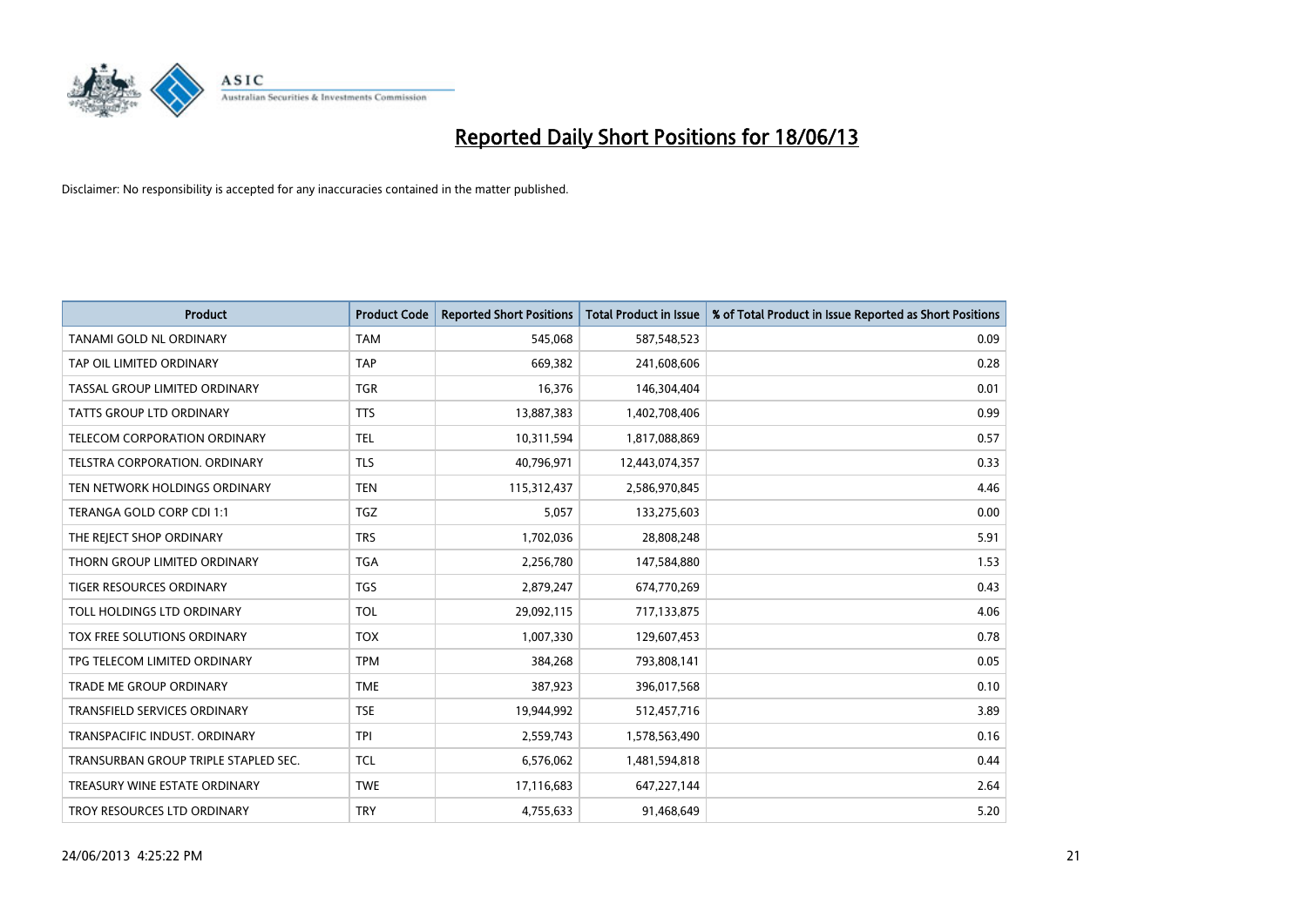

| <b>Product</b>                         | <b>Product Code</b> | <b>Reported Short Positions</b> | <b>Total Product in Issue</b> | % of Total Product in Issue Reported as Short Positions |
|----------------------------------------|---------------------|---------------------------------|-------------------------------|---------------------------------------------------------|
| <b>UGL LIMITED ORDINARY</b>            | UGL                 | 11,774,124                      | 166,511,240                   | 7.07                                                    |
| UNILIFE CORPORATION CDI 6:1            | <b>UNS</b>          | 1                               | 269,058,396                   | 0.00                                                    |
| UXC LIMITED ORDINARY                   | <b>UXC</b>          | 594,808                         | 308,806,649                   | 0.19                                                    |
| <b>VIRGIN AUS HLDG LTD ORDINARY</b>    | <b>VAH</b>          | 76,036,867                      | 2,581,231,776                 | 2.95                                                    |
| <b>VIRTUS HEALTH LTD ORDINARY</b>      | <b>VRT</b>          | 499,761                         | 79,536,601                    | 0.63                                                    |
| <b>VNGD AUS SHARES ETF UNITS</b>       | VAS                 | 773                             | 6,233,376                     | 0.01                                                    |
| <b>VOCUS COMMS LTD ORDINARY</b>        | <b>VOC</b>          | 71,359                          | 78,539,890                    | 0.09                                                    |
| <b>WATPAC LIMITED ORDINARY</b>         | <b>WTP</b>          | 147,547                         | 184,332,526                   | 0.08                                                    |
| <b>WDS LIMITED ORDINARY</b>            | <b>WDS</b>          | 7                               | 144,740,614                   | 0.00                                                    |
| WEBJET LIMITED ORDINARY                | <b>WEB</b>          | 928,693                         | 79,397,959                    | 1.17                                                    |
| WESFARMERS LIMITED ORDINARY            | <b>WES</b>          | 24,575,472                      | 1,006,669,957                 | 2.44                                                    |
| WESFARMERS LIMITED PARTIALLY PROTECTED | <b>WESN</b>         | 70,512                          | 150,523,641                   | 0.05                                                    |
| WESTERN AREAS LTD ORDINARY             | <b>WSA</b>          | 16,954,708                      | 196,843,803                   | 8.61                                                    |
| WESTERN DESERT RES. ORDINARY           | <b>WDR</b>          | 1,976,986                       | 360,853,631                   | 0.55                                                    |
| WESTFIELD GROUP ORD/UNIT STAPLED SEC   | <b>WDC</b>          | 5,485,783                       | 2,194,138,450                 | 0.25                                                    |
| WESTFIELD RETAIL TST UNIT STAPLED      | <b>WRT</b>          | 6,463,244                       | 3,054,166,195                 | 0.21                                                    |
| <b>WESTPAC BANKING CORP ORDINARY</b>   | <b>WBC</b>          | 24,952,131                      | 3,103,729,084                 | 0.80                                                    |
| WHITE ENERGY COMPANY ORDINARY          | <b>WEC</b>          | 124,479                         | 322,974,494                   | 0.04                                                    |
| WHITEHAVEN COAL ORDINARY               | <b>WHC</b>          | 103,801,353                     | 1,025,635,023                 | 10.12                                                   |
| WHK GROUP LIMITED ORDINARY             | <b>WHG</b>          | 796,450                         | 265,200,652                   | 0.30                                                    |